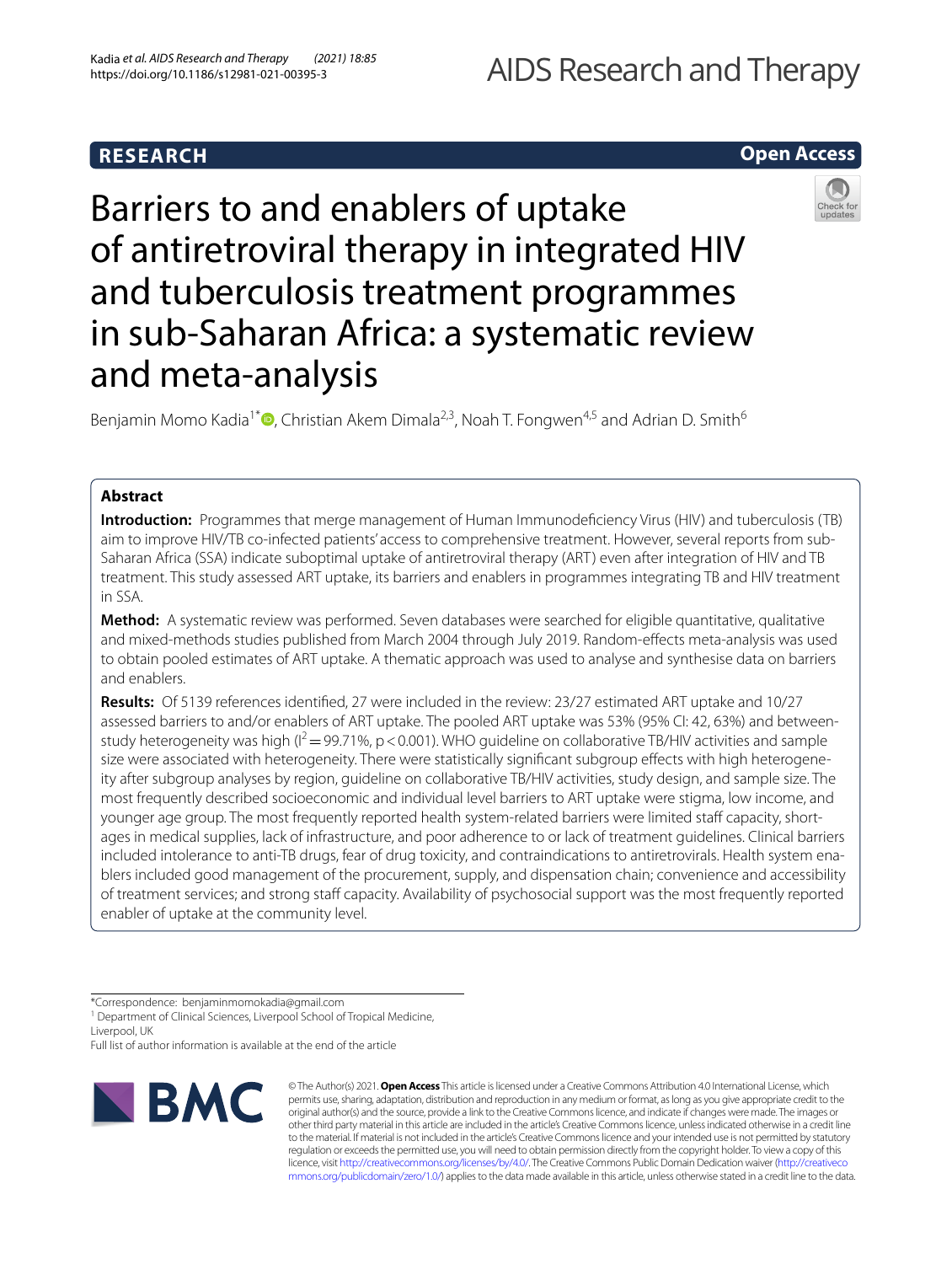**Conclusions:** In SSA, programmes integrating treatment of TB and HIV do not, in general, achieve high ART uptake but we observe a net improvement in uptake after WHO issued the 2012 guidelines on collaborative TB/HIV activities. The recurrence of specifc modifable system-level and patient-level factors in the literature reveals key intervention points to improve ART uptake in these programmes.

*Systematic review registration*: CRD42019131933.

**Keywords:** Integrated treatment, Tuberculosis, HIV, Uptake, Barriers, Enablers

# **Introduction**

Among persons living with HIV/AIDS (PLWHA) in lowincome settings, tuberculosis (TB) remains the principal cause of mortality  $[1-3]$  $[1-3]$ . In 2017, PLWHA accounted for 900, 000 (9%) of the estimated 10 million new TB disease cases worldwide [[4](#page-15-2)] and of the 900,000 co-infected patients, up to 300,000 (33.3%) died because of TB [\[5](#page-15-3)]. The majority of these co-infected patients reside in sub-Saharan Africa (SSA) and according to the World Health Organization (WHO) global TB report of 2018, up to 72% of all patients co-infected with HIV and TB resided in the region [\[4](#page-15-2)].

From a therapeutic perspective, low-income settings of SSA initially relied on separate vertical HIV and TB programmes to deliver concurrent HIV and TB treatment to co-infected patients [[6–](#page-15-4)[11\]](#page-15-5). In 2004, based on evidence suggesting that better treatment outcomes are observed when both programmes are integrated, the World Health Organisation (WHO) published policy guidelines to steer the integration of HIV and TB treatment services [\[12](#page-15-6)]. Various approaches of delivering integrated services have been proposed and vary from having the services within one health facility to a one-stop-shop strategy in which the services are provided as a single package by the same healthcare team  $[13]$  $[13]$ . The 2004 WHO guidelines comprised activities aimed at integrating TB services into HIV care settings with the objective of decreasing the burden of TB in PLWHA and integrating HIV services into TB control programmes with the objective of decreasing the burden of HIV in TB patients [[12\]](#page-15-6). To reduce the burden of TB in PLWHA, WHO recommended intensifed TB case-fnding, isoniazid preventive therapy and infection control in healthcare settings. To reduce the burden of HIV in TB patients, WHO made an emphasis on HIV counselling and testing and HIV prevention methods for all TB patients, and cotrimoxazole preventive therapy and HIV/AIDS care and support (including ART) for co-infected patients [\[12](#page-15-6)]. It is worth noting that these initial guidelines were based on incomplete evidence and were therefore meant to serve as provisional guidelines [\[14](#page-15-8)].

In 2012, WHO issued a review of the 2004 guidelines [[14\]](#page-15-8). Overall, the updated policy employs the same framework as the interim policy but emphasized on strategies for delivering integrated HIV/TB treatment, preferably at the same time and location. The new guidelines encourage the establishment of mechanisms of delivering both HIV and TB treatment within other programmes such as maternal and child health, and prison health services [\[14\]](#page-15-8). Furthermore, monitoring and evaluation of activities linked with integrated HIV/TB treatment are expected to be based on standardized indicators and reporting formats. In this light, it is worth noting that uptake of and adherence to treatment are important indicators of the quality and therapeutic outcomes of integrated care [[14\]](#page-15-8). WHO recommends that HIV-infected TB patients should be initiated on ART irrespective of their CD4 count, as timely initiation of ART during TB therapy has been shown to signifcantly improve survival [[15\]](#page-15-9). ART should be started within 8 weeks of initiation of anti-TB treatment and in TB patients with a CD4 count of less than 50cells/mm3, ART should be started within 2 weeks after the onset of anti-TB treatment [[15–](#page-15-9) [17\]](#page-15-10). ART is associated with severe adverse events in HIV patients with TB meningitis so ART in these cases should be delayed. In the event of TB-associated immune reconstitution infammatory syndrome (IRIS), anti-TB and ART should be continued as IRIS is typically self-limiting  $[18–20]$  $[18–20]$  $[18–20]$ .

Reports on integrated TB/HIV treatment services in SSA have tended to focus on quantitative data on coverage and functionality, with scarce exploration of factors afecting ART uptake which is an important indicator of the success of integrated TB/HIV treatment. The need to investigate this indicator in SSA is further supported by compelling reports from the region which suggest suboptimal uptake of antiretroviral therapy (ART) even when HIV and TB treatment services are integrated [\[21](#page-15-13), [22](#page-15-14)]. This study sought to estimate ART uptake in programmes integrating treatment of HIV and TB in SSA and to summarize existing evidence on the barriers to and facilitating factors for the uptake of ART in these programmes.

# **Methods**

#### **Search strategy**

Medline, Embase, Cochrane, Popline, Scopus, Global Health and Africa journal online databases were searched extensively to include peer-reviewed studies published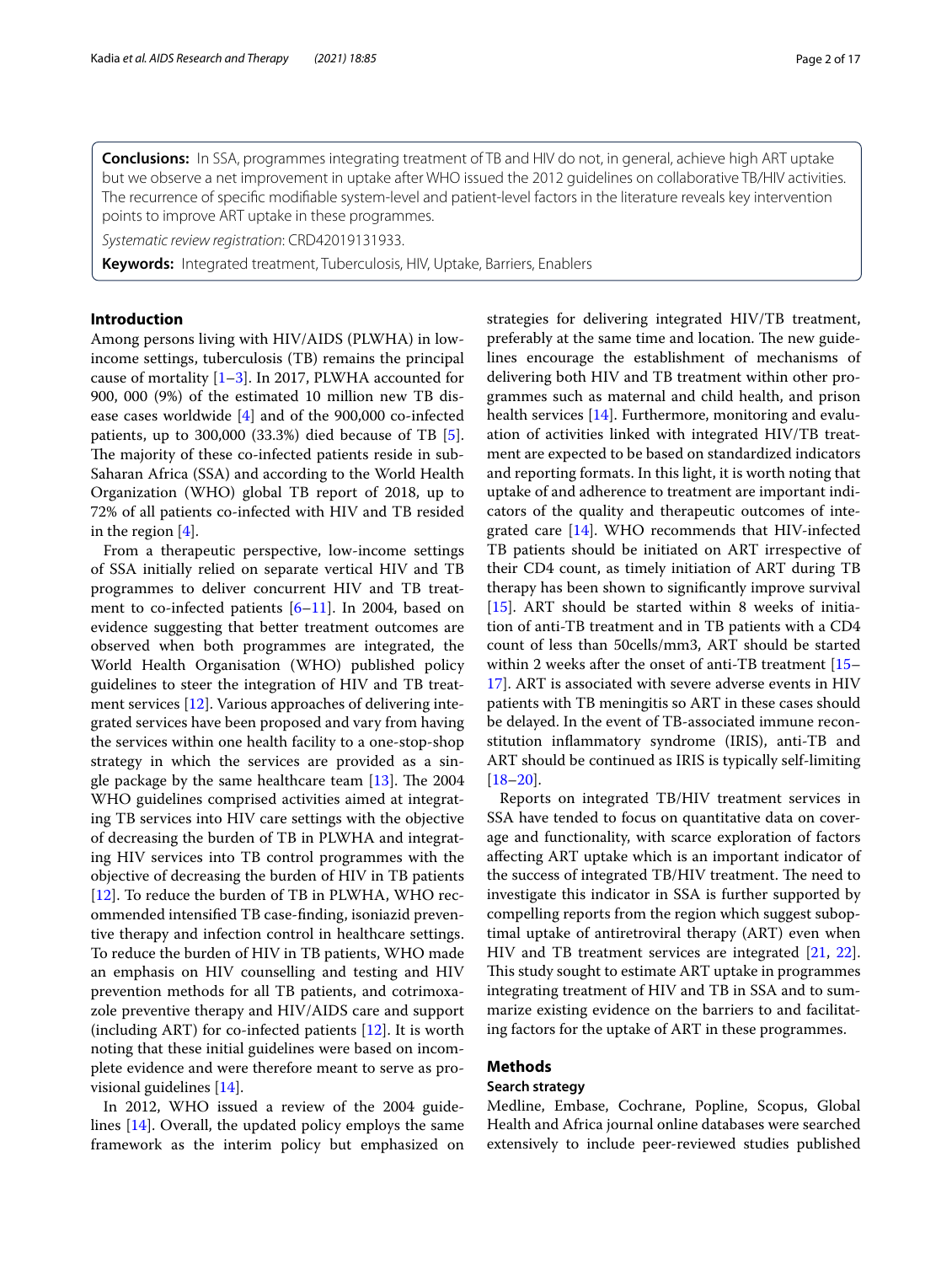from March 2004 (when WHO frst issued recommendations governing integrated HIV/TB care) through July 2019. The search terms and their variations that were used in combination are shown on Additional fle [1.](#page-14-0) Articles retrieved from the search were exported to and saved on Mendeley desktop software version 1.19.8.0.

# **Selection of studies**

Two investigators (BMK and CAD) independently screened the titles and/or abstracts and when necessary, the full texts of studies identifed using the search strategy, to assess each study's eligibility for inclusion. The assessments were made using selection criteria that were developed from clearly defned study population (participants), intervention and outcomes of interest, study design, research methods, setting and language. The inclusion criteria were as follows: randomized trials and observational (cross-sectional and cohort) studies published in English language; studies using quantitative, qualitative, or mixed research methods; studies describing integrated treatment of HIV and TB (the delivery of both HIV and TB treatment at the same time, by the same health team, at the same location) in sub-Saharan Africa; studies involving adults newly diagnosed with HIV/ pulmonary TB co-infection or pulmonary TB patients on anti-TB drugs who are newly diagnosed with HIV and require ART; studies involving healthcare providers and other stakeholders involved in the delivery of integrated HIV/TB treatment; studies with at least one of the outcomes of interest (ART uptake, barriers to ART uptake, or enablers of ART uptake). Exclusion criteria were as follows: studies involving TB patients only or HIV infected persons only; studies involving other forms of TB other than pulmonary TB; studies involving delivery of only ART or only anti-TB drugs; and studies in which HIV and TB treatment are delivered via separate vertical programmes. Conference abstracts, editorials, policy briefs, policy discussions, bulletins, grey literature, and letters to editors were excluded. The reference lists of eligible articles were hand searched to identify other eligible studies.

#### **Assessment of methodological quality**

BMK and CAD independently assessed the methodological quality of the studies. The quality of qualitative studies was graded using the Critical Appraisal Skills Programme [\[23\]](#page-15-15) while those of interventional and observational studies were assessed using their respective quality assessment tools as per the National Health Institute (National Heart, Lung, and Blood Institute) [\[24](#page-15-16)]. For mixed-methods studies, the qualities of the qualitative and quantitative components were separately assessed using appropriate tools as described above.

#### **Data extraction**

Data extraction forms and defnitions of key terms were developed to standardise the data collection process. Two extraction forms were developed on Microsoft Excel 2016: one for qualitative data (barriers and enablers) and one for quantitative data (uptake of ART). Each of the forms was piloted using three studies. BMK and CAD independently extracted relevant data from each retained article and saved the data on the Microsoft Excel forms. Data entered in the forms was then harmonised and subsequently double-checked for accuracy by a third investigator (NFT). Quantitative data was exported to STATA 15. Data on publication details and outcomes of interest were extracted. Data on publication details included frst author name, publication year, journal reference, country and place of study, year of study, study design, study area and setting, study population, sample size, characteristics of patients (such as age and sex distribution etc.), ART initiation policy and WHO TB/HIV management policy, as well as limitations and strengths of studies. 'ART initiation policy' was considered a binary variable with the categories being initiation prior to the test and treat policy of 2015 (ART initiation depended on CD4 count) versus initiation following the test and treat policy guidelines of 2015. 'WHO TB/HIV management policy' was also considered a binary variable with the categories being treatment following 2004 guidelines versus treatment following 2012 guidelines. Data on outcomes of interest included ART uptake (measured as the reported proportion of persons diagnosed HIV seropositive and found eligible for HIV treatment and who efectively initiated ART; from 2015 when universal ART was recommended, all persons diagnosed HIV seropositive were eligible to initiate ART), barriers to ART uptake and enablers of ART uptake. For studies providing estimates on ART initiation, when a study provided data spanning diferent policy periods or timings of ART initiation, we recorded and analysed the data for each period or timing separately. For qualitative studies, specifc barriers and enablers were extracted as reported in the studies. As concerns quantitative studies investigating factors associated with uptake of ART, factors associated with poor uptake were considered as barriers while factors associated with good uptake were considered as enablers.

#### **Data analysis and synthesis**

A thematic approach was used to analyse and synthesise data on barriers to and enablers of uptake of ART. This approach was also employed for studies that quantitatively assessed factors associated with ART uptake. BMK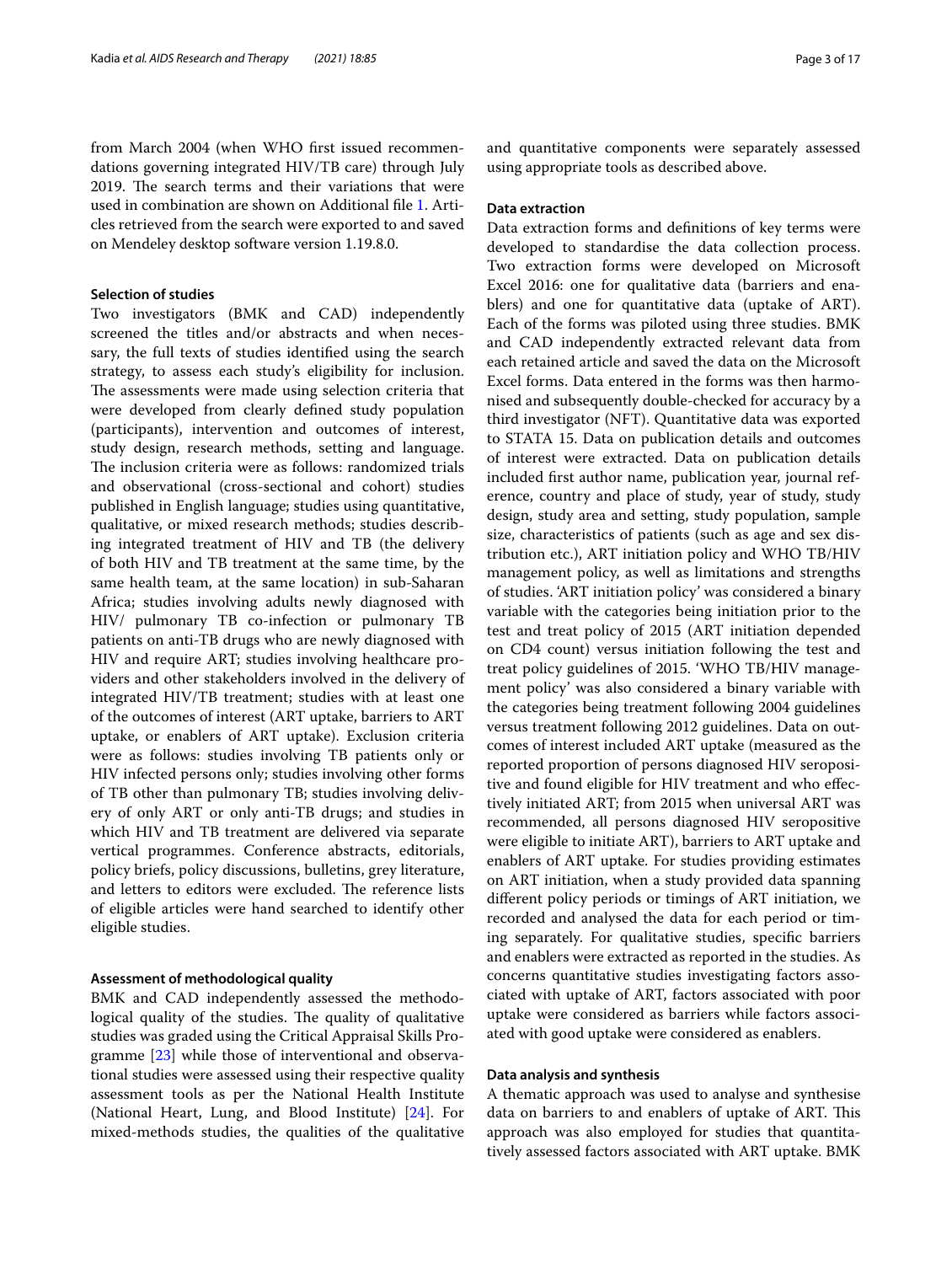and CAD developed the initial coding framework on Microsoft Excel 2016 by reading through the results of all the eligible studies to identify the main themes. Based on the initial coding, broad themes were developed under which all text units were iteratively grouped into one of the broad themes. Each theme and the text units were then further analyzed and amended to develop more themes and sub-themes.

Meta-analysis was used to obtain the pooled estimate for ART uptake. ART uptake was represented on a forest plot and the risk of publication bias was assessed using a funnel plot. The degree of between-study variability in the ART uptake was assessed by visual inspection of the forest plots and interpretation of the  $I^2$  statistic from meta-analysis (none  $(I^2 < 25\%)$ , low  $(25 \le I^2 \le 49\%)$ , moderate  $(50 \leq I^2 \leq 74\%)$  or high  $(I^2 \geq 75\%)$ . The p-value for heterogeneity was used to determine whether the between-study variability is associated with variations in the size of ART uptake across studies. Pooled estimates of ART uptake categorized by variables such as study design, study population size, region, study setting, and WHO guideline on collaborative TB/HIV activities were also assessed. Meta-regression was used to investigate possible associations between these variables and between-study heterogeneity in ART uptake.

This study has been reported as per the Preferred Reporting Items for Systematic Reviews and Meta-Analy-sis (PRISMA) guidelines (Additional file [2](#page-14-1)). The protocol for this review was registered with the Prospective Registry of Systematic Reviews (PROSPERO) and the registration number is CRD42019131933.

# **Results**

#### **Overview of search output**

The search yielded a total of  $5139$  articles. Figure [1](#page-4-0) is a PRISMA flowchart detailing the process by which we arrived at the fnal list of 27 studies. After removing duplicates, screening the titles and abstracts of the articles, excluding ineligible articles, and manually searching the reference lists of eligible articles, a harmonised list of 27 studies with one of more outcomes of interest was retained for analysis: 4 assessed barriers and/or enablers of ART uptake, 17 estimated ART uptake and 6 assessed both ART uptake and barriers and/or enablers. Overall, twenty-three (23/27) studies estimated ART uptake and involved 22847 TB/HIV co-infected patients, but the analysis was conducted on 21630/22847 (94.7%) participants who had full relevant data. Thirteen  $(14/23)$  of the studies were from East Africa, 4/23 from Southern Africa and 3/23 from Central Africa and 2/23 from West Africa. Table [1](#page-5-0) summarizes these studies.

Overall, ten (10/27) studies provided data on barriers to and/or enablers of uptake of ART. The data was obtained from a total of 3514 participants and 12 focus group discussions. Six (6/10) of the studies were conducted in East Africa, 2/10 in South Africa, 1/10 in West Africa and 1/10 in Central Africa. Table [2](#page-6-0) summarizes the studies.

#### **Methodological quality of studies**

Nineteen of the 23 (19/23) studies with estimates of ART uptake were of moderate quality (Table [3](#page-7-0)). Table [3](#page-7-0) also includes the quality assessment of three studies [[22,](#page-15-14) [31](#page-15-17), [34\]](#page-16-0) that used quantitative methods to assess factors associated with (barriers to and/or enablers of) ART uptake.

The other seven of the ten  $(7/10)$  studies that assessed barriers to and/or enablers of ART uptake used qualitative methods to assess the study outcomes and threequarters of these studies were of moderate quality (Table [4\)](#page-9-0).

#### **ART uptake**

A total of 28 estimates were obtained from the 23 studies that estimated ART uptake. The individual study estimates of uptake and the reasons for having 28 estimates from 23 studies are detailed on Table [1](#page-5-0). Some reasons for the discrepancy included: same study evaluating uptake at two diferent periods of implementing the integration policy [\[25](#page-15-18)], study reporting of uptake at diferent facilities [\[26](#page-15-19)], and study evaluating ART initiation in cohorts with diferent timings of ART initiation [[27](#page-15-20)]. Uptake of ART ranged from 18.0 to 98.9%, with a pooled estimate of 53% (95% CI: 42, 63%;  $I^2 = 99.71\%$ , p < 0.001) and high between-study heterogeneity (Fig. [2](#page-10-0)). The proportion of between-study heterogeneity explained by sample size (<1000 versus 1000 or more) was 28.26%; p-value=0.002  $(p<0.05)$ , indicating strong evidence of an association between sample size and between-study variability in ART uptake. The proportion of between-study heterogeneity explained by WHO guideline on collaborative TB/HIV activities (interim versus revised guidelines) was 14.09%; p-value = 0.031 (p < 0.05), indicating much weaker evidence of an association between the covariate 'WHO guideline on collaborative TB/HIV activities' and between-study variability in ART uptake. The proportion of between-study heterogeneity explained by setting of study (categorized as rural, urban, rural and urban) was  $-4.82\%$ ; p-value = 0.840 (> 0.05), indicating no evidence of an association between study setting and betweenstudy variability in ART uptake.

The results of subgroup analyses are shown on Additional files  $3, 4, 5, 6, 7$  $3, 4, 5, 6, 7$  $3, 4, 5, 6, 7$  $3, 4, 5, 6, 7$  $3, 4, 5, 6, 7$  $3, 4, 5, 6, 7$  $3, 4, 5, 6, 7$  $3, 4, 5, 6, 7$  $3, 4, 5, 6, 7$ . There was no statistically signifcant diference in pooled ART uptake stratifed by study setting i.e., urban versus rural versus urban and rural (Additional fle [3\)](#page-14-2). As shown in Additional fle [4](#page-14-3), subgroup analysis by region revealed statistically signifcant subgroup effects  $(p=0.021)$ . Pooled ART uptake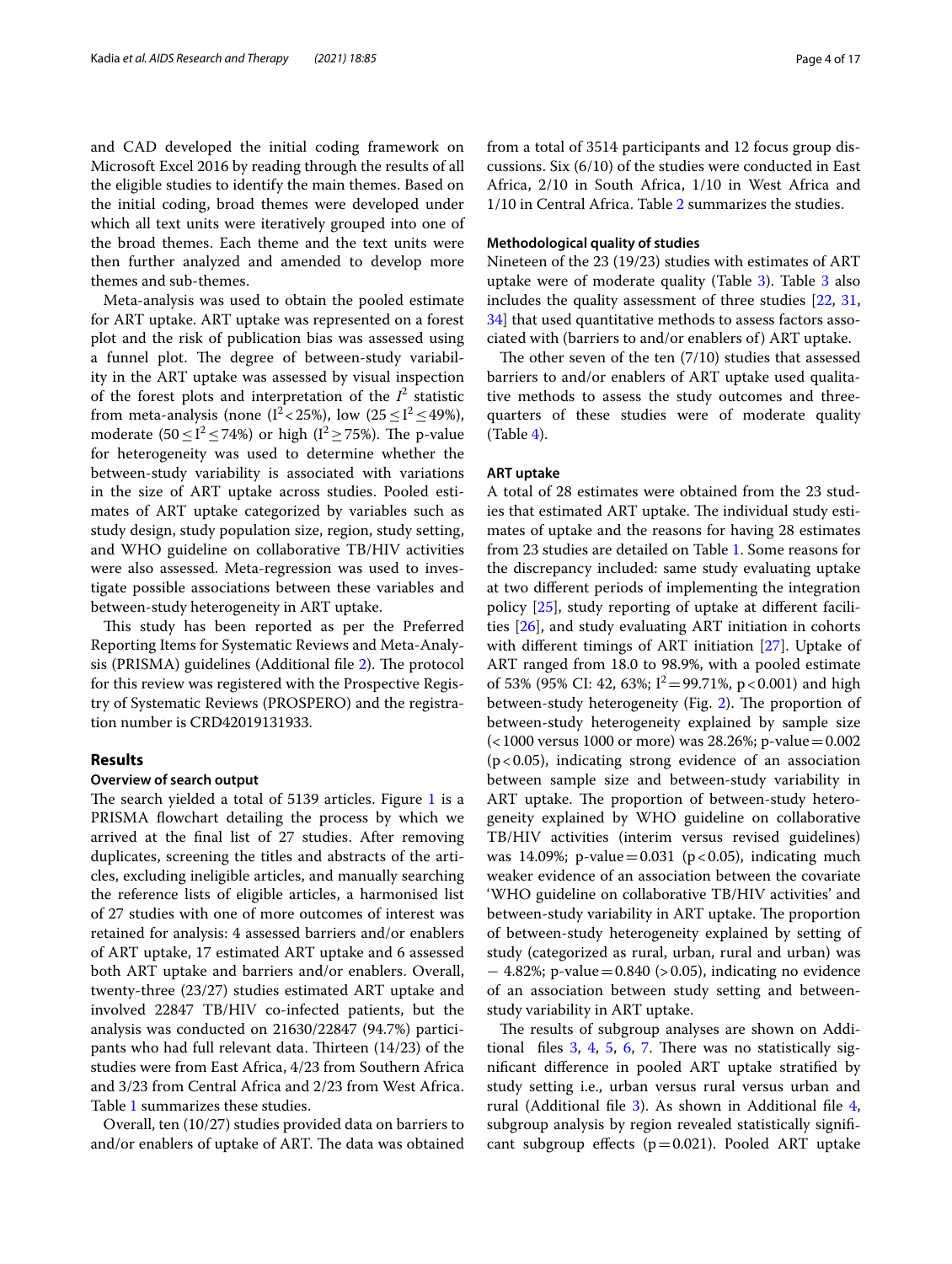



<span id="page-4-0"></span>in Southern Africa and Central Africa were comparable (68%, 95% CI: 47, 86 and 65%, 95% CI: 42, 84% respectively) and much higher than the pooled estimates from East Africa (49%, 95% CI: 41, 57%) and West Africa (43%, 95% CI: 40, 46%). Pooled ART uptake for studies under the revised WHO guidelines on collaborative TB/ HIV activities (67%, 95% CI: 52, 80%) was much higher than that for studies based on the 2004 interim guidelines (47%, 95% CI: 40, 53%) as shown in Additional file  $5$ . The subgroup effect was statistically significant ( $p=0.013$ ). Additional file [6](#page-14-5) shows very strong evidence

of a statistically signifcant subgroup efect with subgroup analysis by study design  $(p < 0.0001)$ . The highest pooled uptake was in retrospective studies (60%, 95% CI: 52, 68%). The pooled estimate for prospective cohort studies was similar to the overall pooled ART uptake (53%, 95% CI: 34, 72%). As shown in additional fle [7](#page-14-6), the pooled ART uptake for studies with sample size<1000 (63%, 95% CI: 52, 74%) was much higher than that of studies with sample  $\geq$ 1000 (39%, 95% CI: 32, 46%). There was very strong evidence of a statistically signifcant subgroup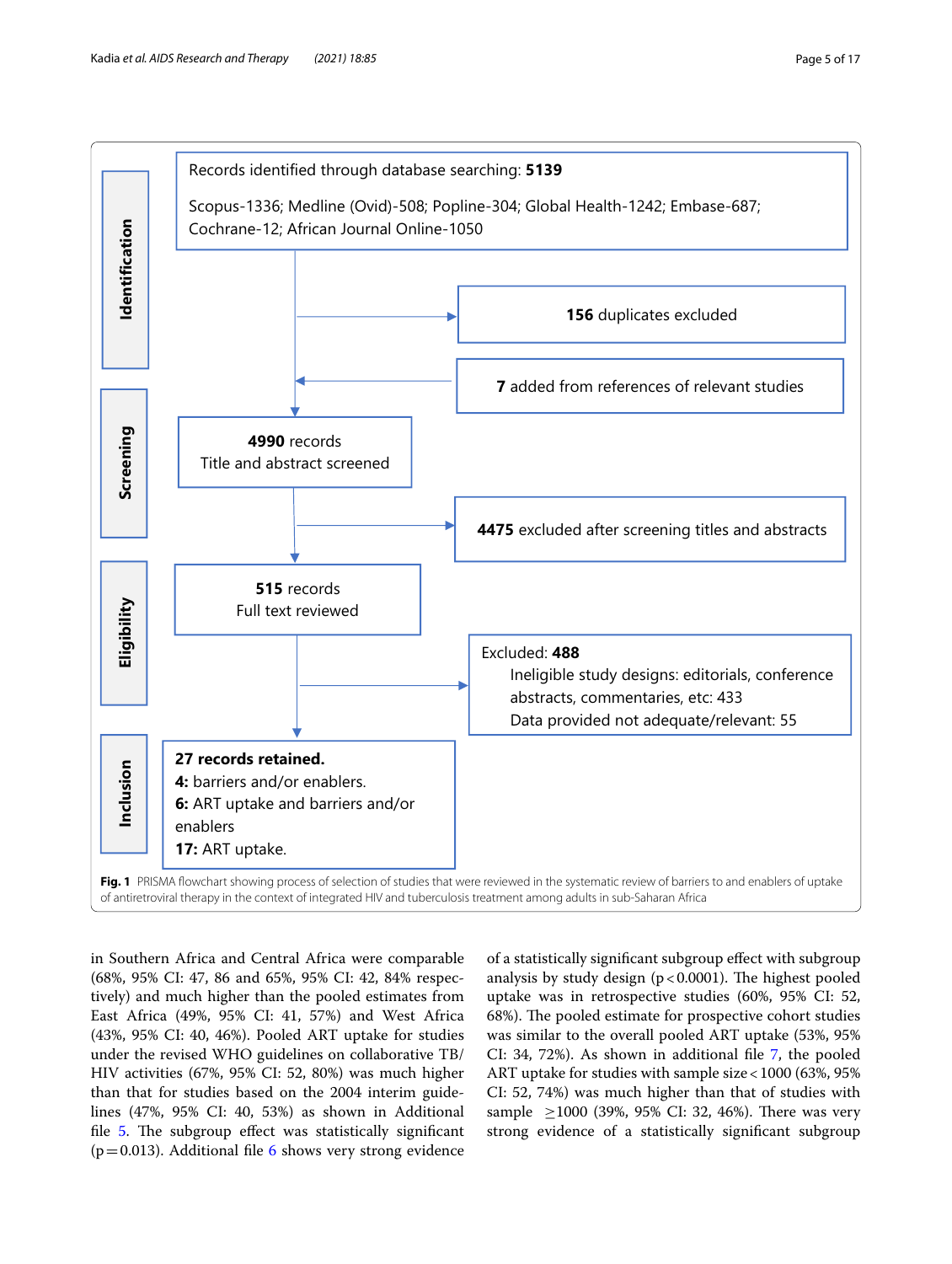|                | Author, year                                                                                                       | <b>Study setting</b>         | Study design                                         | HIV/TB<br>co-infected | Participants<br>with required<br>data | Uptake (%) |
|----------------|--------------------------------------------------------------------------------------------------------------------|------------------------------|------------------------------------------------------|-----------------------|---------------------------------------|------------|
| 1              | Burnett, 2018                                                                                                      | Rural Uganda                 | Cross-sectional                                      | 179                   | 103                                   | 47.7       |
| $\overline{2}$ | Ferroussier, 2013                                                                                                  | Rural and urban Benin        | Retrospective cohort                                 | 1255                  | 1111                                  | 42         |
| 3              | Gasana, 2008                                                                                                       | Rural Rwanda                 | Prospective cohort                                   | 125                   | 125                                   | 43.2       |
| $\overline{4}$ | Harris, 2008                                                                                                       | Urban Zambia                 | Prospective cohort                                   | 1006                  | 1006                                  | 59         |
| 5              | Shaffer, 2011                                                                                                      | Rural Kenya                  | Secondary analyses of retrospec-<br>tive cohort data | 1911                  | 1911                                  | 35.8       |
| 6              | Simieneh, 2017                                                                                                     | Urban Ethiopia               | Cross-sectional                                      | 246                   | 246                                   | 31.7       |
| 7              | Takarinda, 2012                                                                                                    | Rural and urban Zimbabwe     | Retrospective cohort study                           | 2655                  | 2655                                  | 42         |
| 8              | Tweya, 2014 (before implementa-<br>tion of<br>2011 Malawi national ART/PMTCT<br>guidelines)                        | Urban Malawi                 | Retrospective cohort                                 | 377                   | 377                                   | 70         |
| 9              | Tweya 2014 (after implementa-<br>tion of 2011 Malawi national ART/<br>PMTCT guidelines)                            | Urban Malawi                 | Retrospective cohort                                 | 308                   | 308                                   | 78         |
| 10             | Van Rie, 2014                                                                                                      | Urban DRC                    | Prospective cohort study                             | 513                   | 513                                   | 69         |
| 11             | Kumwenda, 2011                                                                                                     | Rural and urban Malawi       | Retrospective cohort                                 | 996                   | 996                                   | 38.1       |
| 12             | Pepper, 2011                                                                                                       | Urban slum, South Africa     | Secondary analysis of prospective<br>cohort data     | 100                   | 100                                   | 66         |
| 13             | Ndagijimana, 2015 (Setting of<br>Kicukiro)                                                                         | Urban Rwanda                 | Retrospective cohort                                 | 352                   | 352                                   | 71         |
| 14             | Ndagijimana, 2015 (Setting of<br>Rulindo)                                                                          | Rural Rwanda                 | Retrospective cohort                                 | 60                    | 60                                    | 93.8       |
| 15             | Njozing, 2010                                                                                                      | Urban and rural Cameroon     | Retrospective cohort                                 | 1473                  | 1220                                  | 50.3       |
| 16             | Patel, 2014                                                                                                        | Urban DRC                    | Prospective cohort                                   | 599                   | 492                                   | 82.5       |
| 17             | Hermans, 2012                                                                                                      | Urban Uganda                 | Retrospective cohort                                 | 366                   | 228                                   | 57         |
| 18             | Huerga, 2010 (short-term after<br>integration)                                                                     | Rural Kenya                  | Retrospective cohort                                 | 437                   | 325                                   | 46.2       |
| 19             | Huerga, 2010 (medium term after<br>integration)                                                                    | Rural Kenya                  | Retrospective cohort                                 | 477                   | 332                                   | 41.3       |
| 20             | Kanyerere, 2012                                                                                                    | Urban Malawi                 | Retrospective cohort                                 | 1190                  | 1190                                  | 57.8       |
| 21             | Ledibane, 2015                                                                                                     | Rural and urban South Africa | Cross-sectional                                      | 2761                  | 2761                                  | 35.9       |
| 22             | Owiti, 2015                                                                                                        | Rural Kenya                  | Retrospective cohort                                 | 323                   | 323                                   | 60.7       |
| 23             | Pathmanathan, 2018                                                                                                 | Rural and urban Swaziland    | Retrospective cohort                                 | 466                   | 277                                   | 98.9       |
| 24             | Ansa, 2014                                                                                                         | Urban Ghana                  | Prospective and retrospective<br>cohort              | 132                   | 79                                    | 59.5       |
| 25             | Van Lettow, 2011 (before policy<br>to start ART as early as 2 weeks<br>after commencing treatment for<br>active TB | Urban Malawi                 | Prospective cohort study                             | 1111                  | 1111                                  | 21.2       |
| 26             | Van Lettow, 2011 (after policy<br>to start ART as early as 2 weeks<br>after commencing treatment for<br>active TB) | Urban Malawi                 | Prospective cohort study                             | 1072                  | 1072                                  | 28.5       |
| 27             | Phiri, 2011 (ART started during<br>first 2 months of<br>TB treatment: 2008 reporting<br>period)                    | Urban Malawi                 | Case study approach                                  | 1219                  | 1219                                  | 17         |
| 28             | Phiri, 2011 (ART started during<br>first 2 months of<br>TB treatment: 2009 reporting<br>period)                    | Urban Malawi                 | Case study approach                                  | 1138                  | 1138                                  | 38         |
|                |                                                                                                                    |                              |                                                      | 22,847                | 21,630                                |            |

# <span id="page-5-0"></span>**Table 1** Studies with estimates of ART uptake in the context of integrated HIV/TB treatment among adults in SSA

*ART* antiretroviral therapy, *PMTCT* prevention of maternal-to-child transmission, *SSA* sub-Saharan Africa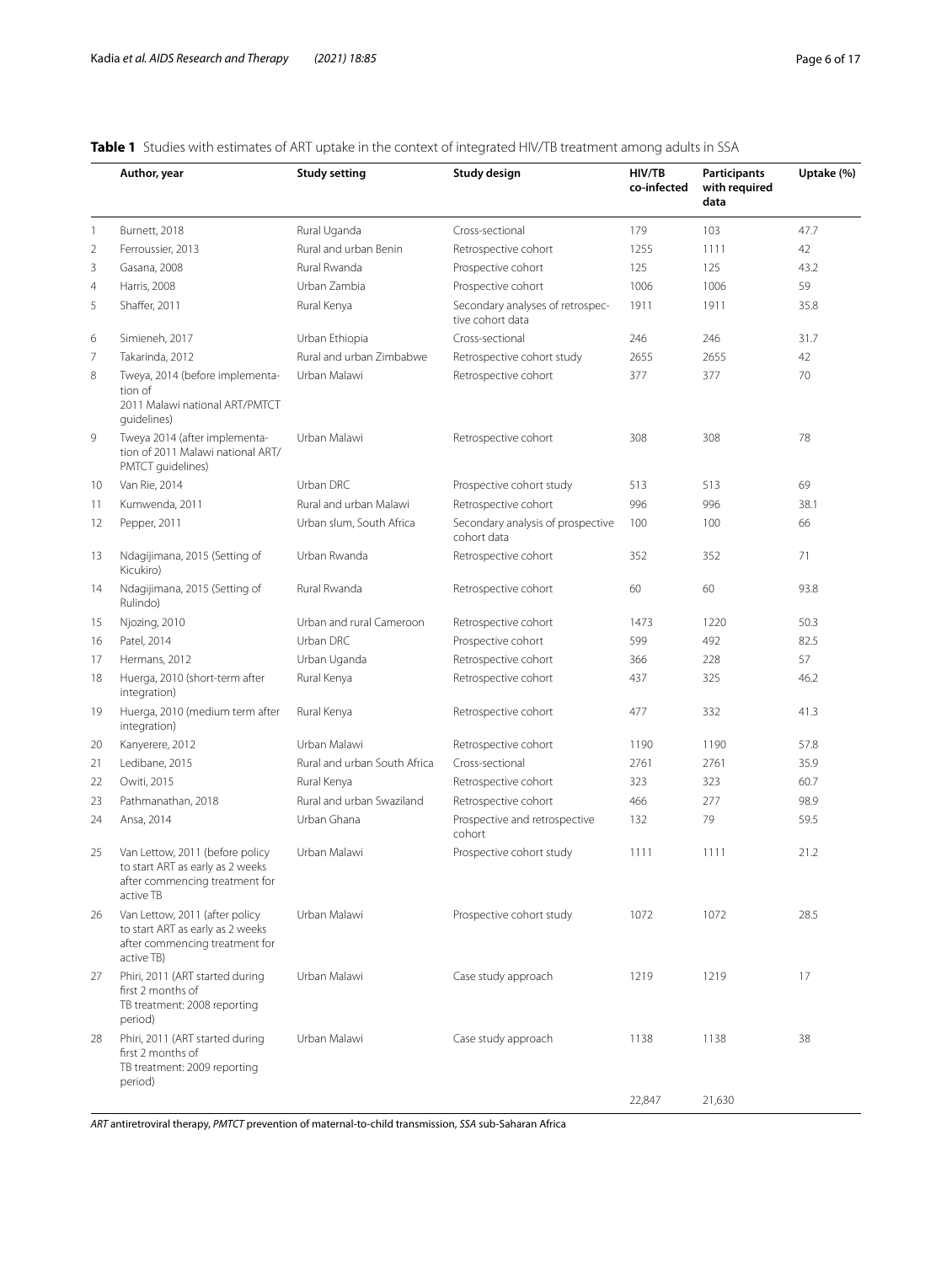<span id="page-6-0"></span>

|        | <b>Table 2</b> Studies with data on barriers to and/or enablers of ART uptake in the context of integrated HIV/TB treatment in sub-Saharan |  |  |  |  |
|--------|--------------------------------------------------------------------------------------------------------------------------------------------|--|--|--|--|
| Africa |                                                                                                                                            |  |  |  |  |

| Author, year      | Setting                     | Research method/<br>Study design                                                                                                                        | <b>Participants</b>                                                                                | Sample size                        |
|-------------------|-----------------------------|---------------------------------------------------------------------------------------------------------------------------------------------------------|----------------------------------------------------------------------------------------------------|------------------------------------|
| Kumwenda, 2011    | Rural and urban Malawi      | Mixed methods: historical cohort study<br>(quantitative) and cross-sectional<br>survey with IDIs (qualitative)                                          | 996 HIV/TB co-infected patients<br>99 newly registered TB patients for IDIs                        | 996-quantitative<br>99-qualitative |
| Patel, 2014       | Urban DRC                   | Quantitative: Prospective cohort                                                                                                                        | HIV/TB co-infected patients                                                                        | 492                                |
| Pepper, 2011      | Urban slum,<br>South Africa | Quantitative: Secondary analysis of<br>prospective cohort data                                                                                          | HIV/TB co-infected patients                                                                        | 100                                |
| Levin, 2006       | Urban South Africa          | Mixed-methods cross-sectional study<br>using semi-structured questionnaire<br>with qualitative fields                                                   | HIV/TB co-infected persons of pre-<br>dominantly low socioeconomic status                          | 85                                 |
| Nansera, 2010     | Rural Uganda                | Mixed methods: cross-sectional study<br>including key informant interviews for<br>qualitative data                                                      | Workers of 22 health units                                                                         | 88                                 |
| Njozing, 2010     | Rural and urban Cameroon    | Quantitative: retrospective cohort                                                                                                                      | Staff of hospitals providing TB/HIV<br>treatment and support services                              | 1220                               |
| Ndagijimana, 2015 | Rural and urban Rwanda      | Mixed methods:<br>Quantitative component: Retrospec-<br>tive cohort<br>Qualitative component: cross-sectional<br>with data collection via IDIs and EGDs | -Staff of health facilities (IDIs)<br>-HIV/TB co-infected patients (FGDs)                          | 24 IDIs and 12<br>FGDs             |
| Wajanga, 2014     | Urban Tanzania              | Qualitative: Cross-sectional with data<br>collection via IDIs                                                                                           | Hospital staff including administrators,<br>laboratory technicians, pharmacists,<br>and physicians | 26 IDIs                            |
| Chileshe, 2010    | Rural Zambia                | Qualitative: ethnographic case-studies                                                                                                                  | HIV/TB co-infected patients and their<br>households                                                | 7 case studies                     |
| Tweya, 2014       | Urban Malawi                | Quantitative: retrospective cohort                                                                                                                      | HIV/TB co-infected patients                                                                        | 377                                |

*IDI* In-depth interview, *FGD* focus-group discussion, *DRC* democratic Republic of Congo

effect ( $p < 0.0001$ ). There was high heterogeneity in all the subgroup analyses.

Figure [3](#page-11-0) shows an assessment of the risk of publication bias across the estimates of ART uptake. It reveals a low risk of publication bias.

#### **Barriers to and enablers of ART uptake**

The barriers to and enablers of ART uptake are presented in Table [5](#page-12-0).

## *Barriers to uptake of ART*

The themes that emerged from the studies with data on barriers were socioeconomic and individual level, health system, and clinical. The most frequent barriers under the socioeconomic and individual level theme were stigma (3 studies) [[28–](#page-15-21)[30](#page-15-22)];poverty/low income (2 studies)  $[21, 31]$  $[21, 31]$  $[21, 31]$  and younger age group  $(2 \text{ studies})$   $[21, 31]$  $[21, 31]$  $[21, 31]$  $[21, 31]$  $[21, 31]$ . Concerning stigma, Levin et al.reported that all patients who declined from attending integrated TB/HIV services mentioned negative stigma surrounding HIV as their principal concern (perceived stigma) [\[29](#page-15-23)]. Wajanga et al. also reported perceived stigma as a barrier to HIV status disclosure and ART uptake in TB patients [[30\]](#page-15-22).Chileshe et al.described both perceived and enacted stigma which made it difficult for TB patients infected with HIV to disclose their HIV status and access ART  $[28]$  $[28]$  $[28]$ . The patients feared gossip and verbal insults (perceived stigma). They were isolated within households, neglected, visited less by relatives and friends, and experienced insults or gossip (enacted stigma). Regarding poverty/low income, it led to lack of transport fare to travel to treatment centres especially when patients had to be accompanied as reported by Kumwenda et al. and Chileshe et al.[\[21](#page-15-13), [28](#page-15-21)]. As concerns younger age, Kumwenda et al.found that patients aged 15–24 years were least likely to initiate ART [[21\]](#page-15-13) while Pepper et al. reported that age less than 36 years was associated with not initiating ART [\[31](#page-15-17)]. Other socioeconomic and individual level barriers such as non-disclosure of HIV status to healthcare providers [[22\]](#page-15-14) and lack of social support network[\[31](#page-15-17)] are outlined in Table [5.](#page-12-0)

The most common subthemes under the health system related barriers were limited staff capacity  $(3 \text{ studies})$  [[26](#page-15-19), [28,](#page-15-21) [32\]](#page-15-24); shortages in medical supplies (3 studies) [\[21](#page-15-13), [26](#page-15-19), [30\]](#page-15-22); lack of infrastructure for the provision of integrated treatment services (2 studies) [[26,](#page-15-19) [32](#page-15-24)]; poor adherence to or lack of treatment guidelines (2 studies) [[30,](#page-15-22) [32](#page-15-24)]; and long enrolment process [[28](#page-15-21), [30\]](#page-15-22). Limited staff capacity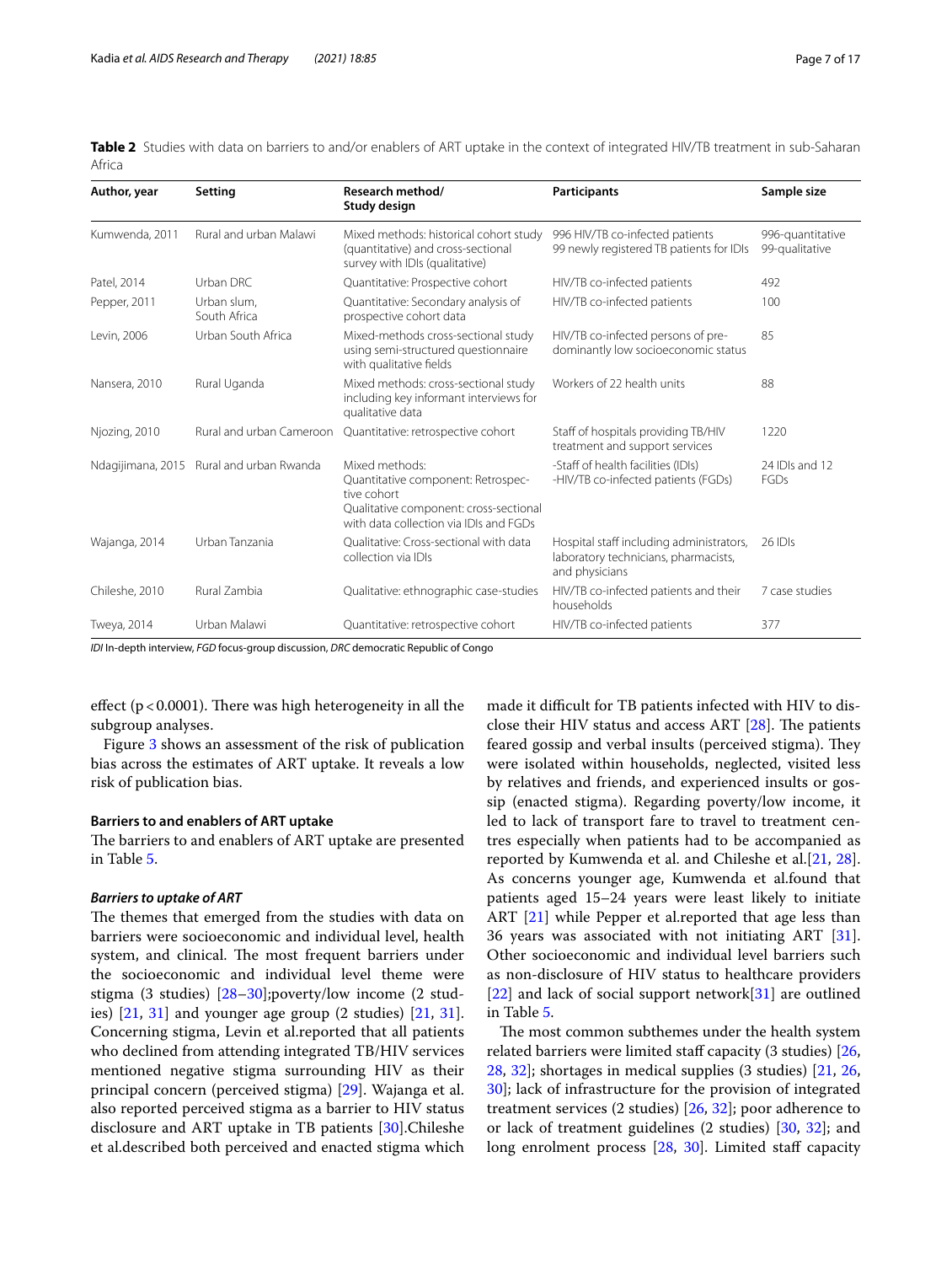<span id="page-7-0"></span>

| ١<br>١                             |
|------------------------------------|
| ţ                                  |
|                                    |
| $\ddot{\phantom{0}}$               |
| ֧ׅ֧ׅ֧֚֚֚֚֚֚֚֚֚֚֚֚֚֚֚֚֚֝֡֜֡֜֡֜֓֡֜֓֝ |
|                                    |
| $\frac{1}{2}$                      |
|                                    |
| j                                  |
|                                    |
|                                    |
| i                                  |
| į                                  |
| i                                  |
|                                    |
|                                    |
|                                    |
|                                    |
| j                                  |
|                                    |
|                                    |
| Š                                  |
|                                    |
| $\frac{1}{2}$                      |
| ١                                  |
|                                    |
|                                    |
|                                    |
|                                    |
| Ç<br>١                             |
| l<br>j                             |
|                                    |
| j                                  |
| $\frac{1}{2}$                      |
| ì                                  |
| $\frac{1}{\sqrt{2}}$               |
|                                    |
| Ó                                  |
| ١                                  |
| į                                  |
|                                    |
| į                                  |
|                                    |
| ¢                                  |
|                                    |
|                                    |
|                                    |
| ¢                                  |
|                                    |
|                                    |
|                                    |
|                                    |
| O<br>١                             |
| ı                                  |
| I<br>ï<br>ׇ֘֝֬֕<br>ļ               |

|                           |                                                 |                                           | Table 3 Quality appraisal of studies with quantitative estimates of outcomes |                                                            |                                                  |                                               |                                       |                                    |                                            |                                      |                                |                                 |                                 |                                         |                   |
|---------------------------|-------------------------------------------------|-------------------------------------------|------------------------------------------------------------------------------|------------------------------------------------------------|--------------------------------------------------|-----------------------------------------------|---------------------------------------|------------------------------------|--------------------------------------------|--------------------------------------|--------------------------------|---------------------------------|---------------------------------|-----------------------------------------|-------------------|
| Study                     | question(s)/<br>objectives<br>research<br>Clear | population<br>Clearly<br>defined<br>study | Participation<br>rate≥50%                                                    | population<br>from same<br>$\tilde{\mathsf{s}}$<br>Selecti | Justified<br>sizeand<br>sample<br>power<br>study | Exposures<br>measured<br>outcomes<br>prior to | Reasonable<br>timeframe<br>for effect | exposure<br>Different<br>levels of | measures<br>exposure<br>defined<br>Clearly | Repeated<br>exposure<br>measure<br>৳ | outcomes<br>defined<br>Clearly | assessors<br>outcome<br>Blinded | follow-up $\leq$ 20%<br>Loss to | and adjusted<br>confounders<br>Measured | Overall<br>rating |
| Burnett,<br>2018          | Yes                                             | Yes                                       | $\stackrel{\circ}{\geq}$                                                     | $\stackrel{\circ}{\geq}$                                   | Yes                                              | Yes                                           | Yes                                   | Yes                                | Yes                                        | $\stackrel{\circ}{\geq}$             | Yes                            | Can't tell                      | $\stackrel{\circ}{\geq}$        | Yes                                     | Moderate          |
| roussier,<br>2013<br>Fer- | Yes                                             | Yes                                       | Yes                                                                          | $\stackrel{\circ}{\geq}$                                   | Yes                                              | Yes                                           | Yes                                   | $\frac{1}{2}$                      | Yes                                        | $\stackrel{\circ}{\geq}$             | Yes                            | Can't tell                      | Yes                             | $\stackrel{\circ}{\geq}$                | Moderate          |
| Gasana,<br>2008           | $\stackrel{\circ}{\geq}$                        | yes                                       | yes                                                                          | Yes                                                        | Yes                                              | Yes                                           | Yes                                   | $\stackrel{\circ}{\geq}$           | Yes                                        | $\frac{1}{2}$                        | $\stackrel{\circ}{\geq}$       | Can't tell                      | Yes                             | $\frac{0}{2}$                           | Moderate          |
| Harris,<br>2008           | $\frac{\circ}{\sim}$                            | Уês                                       | Yes                                                                          | $\stackrel{\circ}{\geq}$                                   | Yes                                              | Yes                                           | Уês                                   | $\frac{0}{2}$                      | Yes                                        | $\frac{0}{2}$                        | $\frac{1}{2}$                  | Can't tell                      | $\frac{0}{2}$                   | $\frac{1}{2}$                           | Moderate          |
| Shaffer,<br>2011          | yes                                             | Уês                                       | yes                                                                          | yes                                                        | Уes                                              | Yes                                           | Уês                                   | $\frac{0}{2}$                      | Yes                                        | $\frac{0}{2}$                        | Yes                            | Can't tell                      | yes                             | $\frac{1}{2}$                           | Moderate          |
| Simieneh,<br>2017         | Yes                                             | Yes                                       | Yes                                                                          | yes                                                        | Yes                                              | Yes                                           | Yes                                   | $\frac{0}{2}$                      | Yes                                        | $\frac{0}{2}$                        | Yes                            | Can't tell                      | yes                             | ş                                       | Moderate          |
| Takarinda,<br>2012        | Yes                                             | yes                                       | Yes                                                                          | Yes                                                        | Yes                                              | Yes                                           | yes                                   | $\frac{1}{2}$                      | Yes                                        | $\frac{1}{2}$                        | Yes                            | Can't tell                      | Yes                             | ş                                       | Moderate          |
| Tweya,<br>2014            | yes                                             | Yes                                       | Yes                                                                          | Yes                                                        | Yes                                              | Yes                                           | Yes                                   | Yes                                | Yes                                        | $\geq$                               | Yes                            | Can't tell                      | Yes                             | ş                                       | Good              |
| Van Rie,<br>2014          | Yes                                             | Yes                                       | Yes                                                                          | $\geq$                                                     | Yes                                              | Yes                                           | Yes                                   | $\stackrel{\circ}{\geq}$           | Yes                                        | $\stackrel{\circ}{\geq}$             | Yes                            | Can't tell                      | Yes                             | ş                                       | Moderate          |
| wenda,<br>Kum-<br>2011    | yes                                             | Yes                                       | Yes                                                                          | Yes                                                        | Yes                                              | Yes                                           | Yes                                   | $\stackrel{\circ}{\geq}$           | Yes                                        | $\stackrel{\circ}{\geq}$             | Yes                            | Can't tell                      | Yes                             | $\stackrel{\circ}{\geq}$                | Moderate          |
| Pepper,<br>2011           | Yes                                             | Yes                                       | Yes                                                                          | Yes                                                        | Yes                                              | Yes                                           | Yes                                   | $\stackrel{\circ}{\geq}$           | Yes                                        | $\stackrel{\circ}{\geq}$             | Yes                            | Can't tell                      | Yes                             | Yes                                     | Good              |
| Ndagiji-<br>mana,<br>2015 | Yes                                             | Yes                                       | Yes                                                                          | $\stackrel{\circ}{\geq}$                                   | Yes                                              | Yes                                           | Yes                                   | $\frac{1}{2}$                      | Yes                                        | $\frac{1}{2}$                        | Yes                            | Can't tell                      | Yes                             | $\stackrel{\circ}{\geq}$                | Moderate          |
| Njozing,<br>2010          | Yes                                             | Yes                                       | Yes                                                                          | $\stackrel{\circ}{\geq}$                                   | Yes                                              | Yes                                           | Yes                                   | $\frac{0}{2}$                      | Yes                                        | $\stackrel{\circ}{\geq}$             | Yes                            | Can't tell                      | yes                             | $\stackrel{\circ}{\geq}$                | Good              |
| Patel,<br>2014            | Yes                                             | Yes                                       | Yes                                                                          | $\stackrel{\circ}{\geq}$                                   | yes                                              | Yes                                           | Yes                                   | $\stackrel{\circ}{\geq}$           | Yes                                        | $\stackrel{\circ}{\geq}$             | Yes                            | Can't tell                      | Yes                             | Yes                                     | Moderate          |
| Hermans,<br>2012          | Yes                                             | Yes                                       | Yes                                                                          | Yes                                                        | yes                                              | Yes                                           | Yes                                   | $\stackrel{\circ}{\geq}$           | Yes                                        | $\stackrel{\circ}{\geq}$             | Yes                            | Can't tell                      | Yes                             | $\stackrel{\circ}{\geq}$                | Moderate          |
| Huerga,<br>2010           | Yes                                             | Yes                                       | Yes                                                                          | Yes                                                        | Yes                                              | Yes                                           | Yes                                   | Yes                                | Yes                                        | $\stackrel{\circ}{\geq}$             | Yes                            | Can't tell                      | yes                             | ş                                       | Moderate          |
| Kany-<br>erere,<br>2012   | Yes                                             | Yes                                       | Yes                                                                          | Yes                                                        | Yes                                              | Yes                                           | Yes                                   | $\geq$                             | Yes                                        | $\stackrel{\circ}{\geq}$             | Yes                            | Can't tell                      | Yes                             | $\stackrel{\circ}{\geq}$                | Moderate          |
| Ledibane,<br>2015         | Yes                                             | Yes                                       | Yes                                                                          | $\frac{\circ}{\sim}$                                       | Yes                                              | Yes                                           | Yes                                   | $\stackrel{\circ}{\geq}$           | Yes                                        | $\stackrel{\circ}{\geq}$             | Yes                            | Can't tell                      | Yes                             | $\stackrel{\circ}{\geq}$                | Moderate          |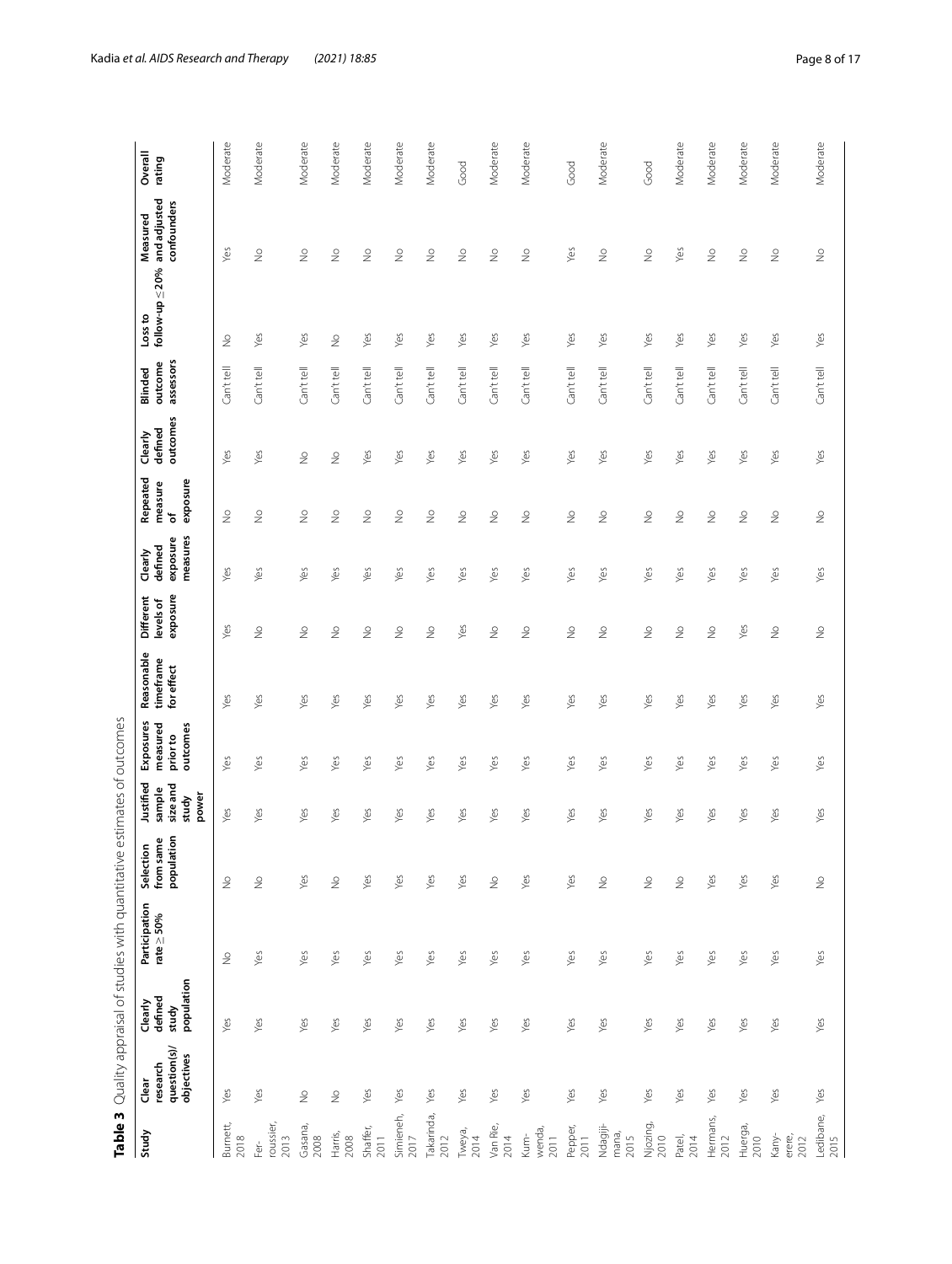|                                   | Table 3 (continued)                            |                                           |                                                                                                                                                                |                         |                                                   |                                               |                                       |                                    |                                            |                                      |                                |                                 |                                                    |                         |                   |
|-----------------------------------|------------------------------------------------|-------------------------------------------|----------------------------------------------------------------------------------------------------------------------------------------------------------------|-------------------------|---------------------------------------------------|-----------------------------------------------|---------------------------------------|------------------------------------|--------------------------------------------|--------------------------------------|--------------------------------|---------------------------------|----------------------------------------------------|-------------------------|-------------------|
| Study                             | question(s)/<br>objectives<br>research<br>dear | population<br>defined<br>Clearly<br>study | Participation Selection<br>rate $\geq$ 50%                                                                                                                     | population<br>from same | Justified<br>size and<br>sample<br>power<br>study | Exposures<br>measured<br>outcomes<br>prior to | Reasonable<br>timeframe<br>for effect | exposure<br>Different<br>levels of | measures<br>exposure<br>defined<br>Clearly | Repeated<br>exposure<br>measure<br>ቴ | outcomes<br>defined<br>Clearly | outcome<br>assessors<br>Blinded | follow-up $\leq$ 20% and adjusted<br>$\frac{1}{2}$ | confounders<br>Measured | Overall<br>rating |
| 2015<br><b>Dwiti</b>              | Yes                                            | Yes                                       | Yes                                                                                                                                                            | $\frac{1}{2}$           | Yes                                               | Yes                                           | Yes                                   | Yes                                | Yes                                        | $\frac{1}{2}$                        | Yes                            | Can't tell                      | Yes                                                | $\frac{0}{2}$           | Vloderate         |
| anathan<br>athm-<br>2018          | yes                                            | Yes                                       | Yes                                                                                                                                                            | $\frac{1}{2}$           | Yes                                               | Yes                                           | Yes                                   | Yes                                | Yes                                        | $\frac{1}{2}$                        | Yes                            | Can't tell                      | Yes                                                | $\frac{1}{2}$           | Moderate          |
| Ansa,<br>2014                     | Yes                                            | Yes                                       | Yes                                                                                                                                                            | Yes                     | yes                                               | Yes                                           | Yes                                   | $\frac{1}{2}$                      | Yes                                        | $\frac{1}{2}$                        | Yes                            | Can't tell                      | Yes                                                | $\frac{1}{2}$           | Good              |
| _ettow,<br>2011<br>$\overline{e}$ | Yes                                            | Yes                                       | Yes                                                                                                                                                            | $\frac{1}{2}$           | Yes                                               | Yes                                           | Yes                                   | Yes                                | Yes                                        | $\frac{1}{2}$                        | Yes                            | Can't tell                      | Yes                                                | $\frac{1}{2}$           | Moderate          |
| Phiri,                            | Yes                                            | Yes                                       | Yes                                                                                                                                                            | Yes                     | Yes                                               | Yes                                           | Yes                                   | Yes                                | Yes                                        | $\frac{1}{2}$                        | Yes                            | Can't tell                      | Yes                                                | $\frac{1}{2}$           | Moderate          |
|                                   |                                                |                                           | N/B: The table also includes the three studies [22, 31, 34] that quantitatively assessed factors associated with (i.e. barriers and/or enablers of) ART uptake |                         |                                                   |                                               |                                       |                                    |                                            |                                      |                                |                                 |                                                    |                         |                   |

| n |
|---|
|   |
|   |
|   |
| Ľ |
|   |
|   |
|   |
|   |
|   |

Kadia *et al. AIDS Research and Therapy* (2021) 18:85 **Page 9 of 17 Page 9 of 17**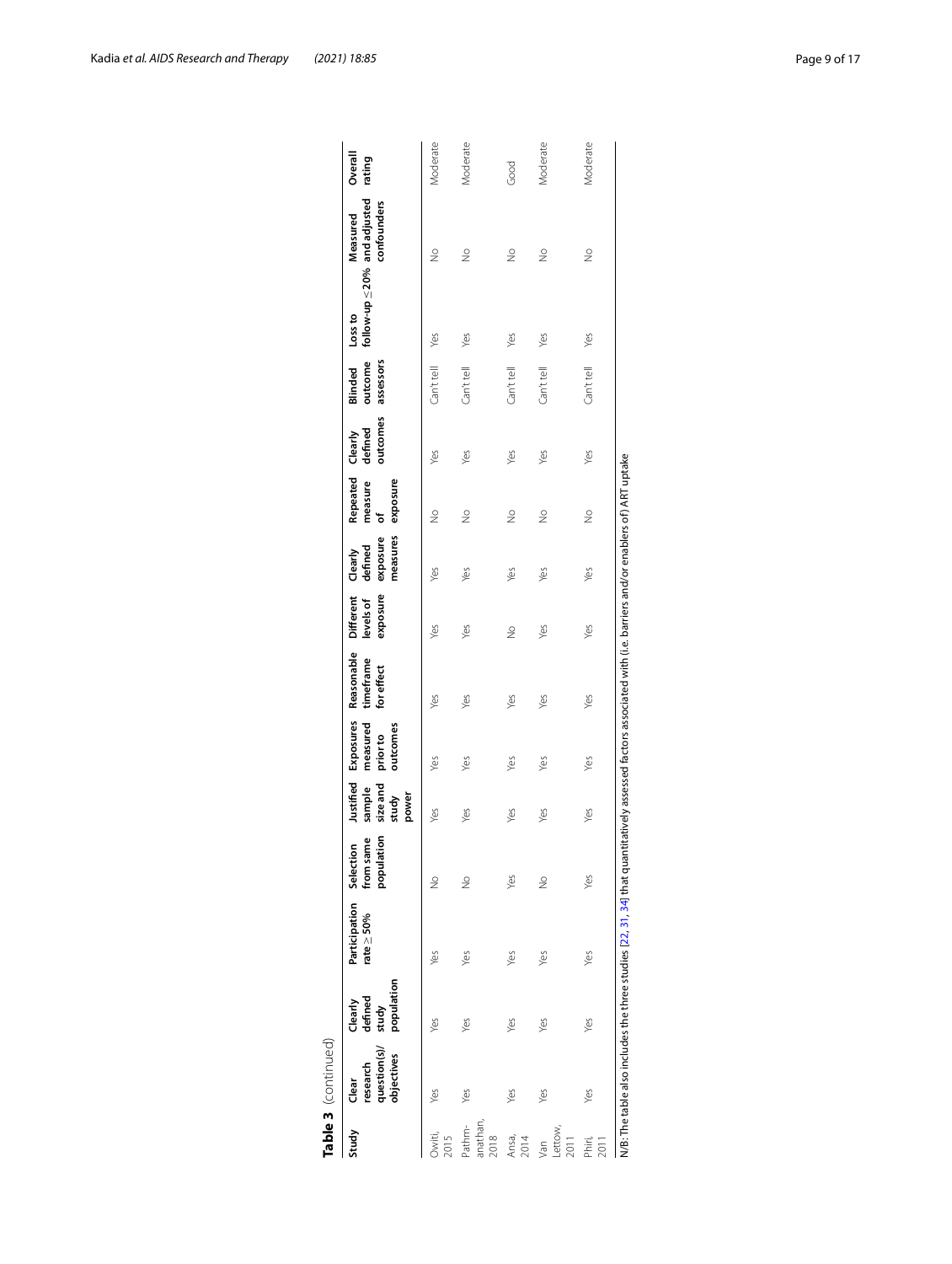| Criteria                                                                                         |           |            |            |           | Kumwenda, 2011 Levin, 2006 Nansera, 2010 Njozing, 2011 Ndagijimana, 2015 Wajanga, 2014 Chileshe, 2010 |           |          |
|--------------------------------------------------------------------------------------------------|-----------|------------|------------|-----------|-------------------------------------------------------------------------------------------------------|-----------|----------|
| 1. Was there a clear<br>statement of the aims<br>of the research?                                | Yes       | Yes        | Yes        | Yes       | Yes                                                                                                   | Yes       | Yes      |
| 2. Is a qualitative meth-<br>odology appropriate?                                                | Yes       | Yes        | Yes        | Yes       | Yes                                                                                                   | Yes       | Yes      |
| 3. Was the research<br>design appropriate to<br>address the aims of the<br>research?             | Yes       | Yes        | Yes        | Yes       | Yes                                                                                                   | Yes       | Yes      |
| 4. Was the recruitment<br>strategy appropriate<br>to the aims of the<br>research?                | Yes       | Yes        | Yes        | Yes       | Yes                                                                                                   | Yes       | Yes      |
| 5. Was the data col-<br>lected in a way that<br>addressed the research<br>issue?                 | Yes       | Yes        | Yes        | Yes       | Yes                                                                                                   | Yes       | Yes      |
| 6. Has the relationship<br>between researcher<br>and participants been<br>adequately considered? | <b>No</b> | No         | <b>No</b>  | <b>No</b> | <b>No</b>                                                                                             | <b>No</b> | No       |
| 7. Have ethical issues<br>been taken into consid-<br>eration?                                    | Yes       | Yes        | Yes        | Yes       | Yes                                                                                                   | Yes       | Yes      |
| 8. Was the data analysis<br>sufficiently rigorous?                                               | Yes       | Can't tell | Can't tell | Yes       | Yes                                                                                                   | Yes       | Yes      |
| 9. Is there a clear state-<br>ment of findings?                                                  | Yes       | Yes        | Yes        | Yes       | Yes                                                                                                   | Yes       | Yes      |
| 10. How valuable is the<br>research?                                                             | Very      | Very       | Very       | Very      | Very                                                                                                  | Very      | Very     |
| Overall risk of bias                                                                             | Minimal   | Moderate   | Moderate   | Moderate  | Moderate                                                                                              | Moderate  | Moderate |
| Overall Rating/Com-<br>ment                                                                      | Good      | Fair       | Fair       | Good      | Good                                                                                                  | Good      | Good     |

<span id="page-9-0"></span>**Table 4** Quality appraisal of qualitative studies assessing barriers and/or enablers

presented as shortage of staff (Nansera et al. [[32\]](#page-15-24), Chileshe et al.  $[28]$  $[28]$ , and Ndagijimana et al.  $[26]$  $[26]$ ), insufficient skills and knowledge on integrated treatment among staf (Nansera et al.)  $[32]$  $[32]$  $[32]$  and turnover of staff trained on integrated treatment (Ndagijimana et al.) [\[26\]](#page-15-19). Limited medical supply resulted from drug stock-outs or insufficiency as revealed by Kumwenda et al. [\[21](#page-15-13)]*,* Wajanga et al. [[30](#page-15-22)] and Nansera et al. [[32](#page-15-24)]. Other health system related barriers such as poor staff motivation (Ndagijimana et al.) [[26\]](#page-15-19) and the provider failing to offer ART to TB patients (Kumwenda et al.)  $[21]$ . Clinical challenges were essentially drug-related and included intolerance to anti-TB drugs (Patel et al.) [[22\]](#page-15-14), providers' fear of drug toxicity (Kumwenda et al.) [[21\]](#page-15-13); and contraindications to one or more antiretrovirals (Kumwenda et al.) [[21\]](#page-15-13).

# *Enablers of uptake of ART*

Health system and community level factors were the most frequently reported enablers of uptake. The most frequently described health system related enabling factors were re-enforcement of procurement, supply, and dispensation chain (5 studies) [[21,](#page-15-13) [22](#page-15-14), [26](#page-15-19), [30](#page-15-22), [32\]](#page-15-24); convenience and accessibility of treatment services (3 studies)  $[26, 29, 34]$  $[26, 29, 34]$  $[26, 29, 34]$  $[26, 29, 34]$  $[26, 29, 34]$  $[26, 29, 34]$  $[26, 29, 34]$ ; and strong staff capacity (3 studies) [[30](#page-15-22), [32,](#page-15-24) [34\]](#page-16-0). Some strategies to strengthen procurement, supply and dispensation included ensuring availability of sufficient medical supplies  $[30, 32]$  $[30, 32]$  $[30, 32]$  $[30, 32]$ , effective prescription of drugs by providers $[21]$  $[21]$ , and designating teams to provide drugs at odd times such as weekends [\[30\]](#page-15-22). Wajanga et al. reported that easing policy to allow concurrent counselling and drug administration instead of separating the two procedures could facilitate ART initiation  $[30]$  $[30]$ . In the qualitative study by Ndagijimana et al., providers reported that delivering treatment of TB and HIV at once and at the same location enhanced quality of service and this was acknowledged by patients [\[26](#page-15-19)]. Other strategies are mentioned in Table [5](#page-12-0). As concerns strengthening of staff capacity, Nansera et al. reported equipping staff with adequate knowledge/skills and ensuring there are enough staf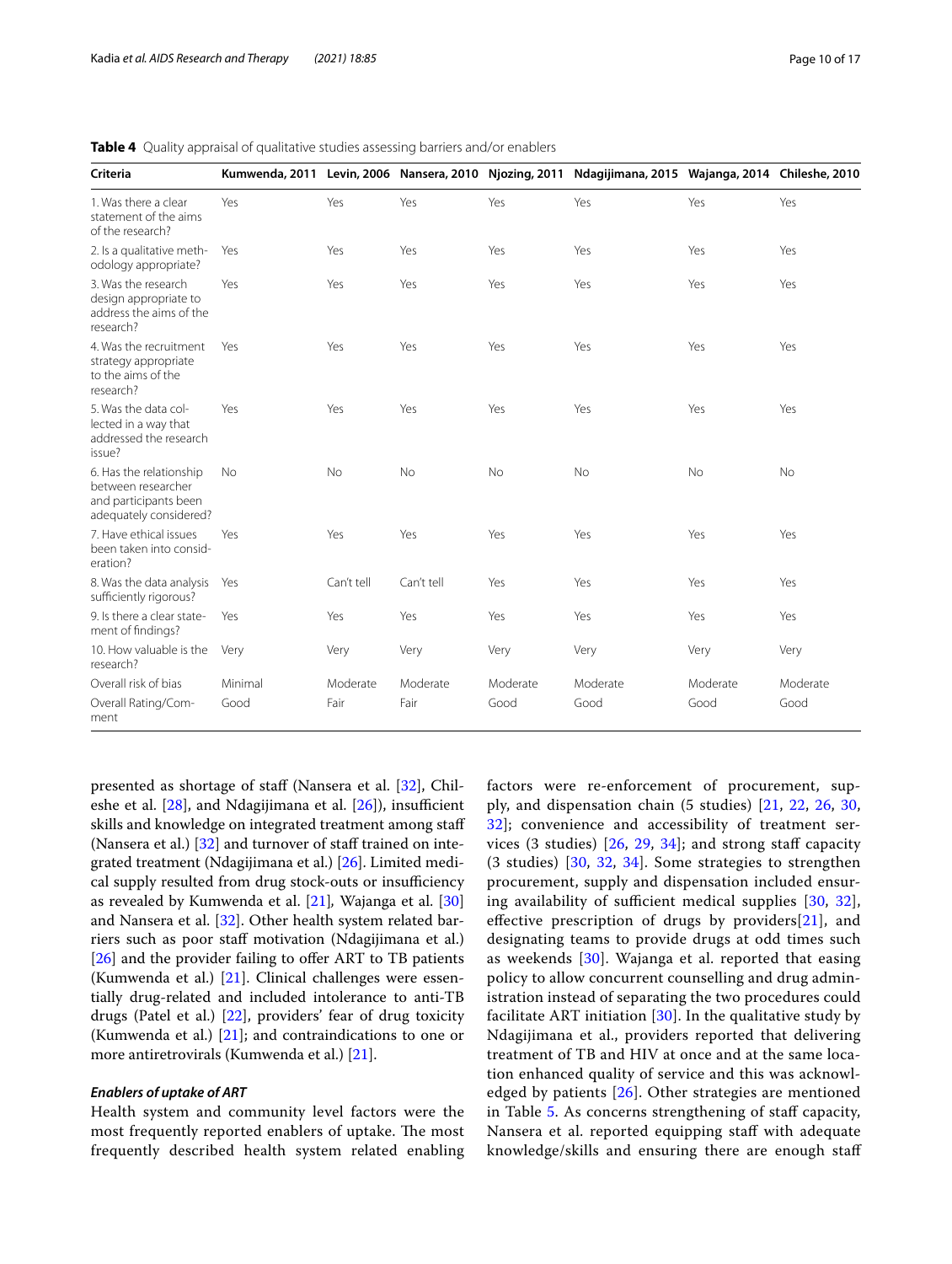

<span id="page-10-0"></span>**Fig. 2** Forest plot showing individual study and pooled estimates of ART uptake. The dashed line on the Forest plot represents the overall pooled estimate. The grey squares and horizontal lines represent the individual study ART uptakes and their 95% confdence intervals. The size of the grey square represents the weight contributed by each study in the meta-analysis. The diamond represents the pooled estimate and its 95% confdence intervals

for service delivery [[32](#page-15-24)] while Wajanga et al. reported continuing education of staf and promoting positive multidisciplinary approach to patient management [[30](#page-15-22)]. Njozing et al. also reported use of multidisciplinary team approach [\[35\]](#page-16-1). As for convenience and accessibility of services, studies by Njozing et al. [[35](#page-16-1)]*,* Ndagijimana et al. [[26](#page-15-19)]*,* and Levin et al. [[29](#page-15-23)] revealed that joint treatment services for TB and HIV was more convenient to patients and eased patients' access to treatment which facilitates treatment uptake.

Availability of psychosocial support (2 studies) [\[28](#page-15-21), [35\]](#page-16-1) was the most frequently reported enabler of ART uptake at the community-level. The reported types of psychosocial support were in the form of persons living with HIV support group (Chileshe et al. [[28](#page-15-21)], Njozing et al. [[35\]](#page-16-1)) and informally through support from family or friends (Chileshe et al.) [[28](#page-15-21)]. Chileshe et al. reported how an HIV support group helped link a patient to treatment [\[28](#page-15-21)]. Njozing et al. reported a variety of roles of HIV support groups including counselling and home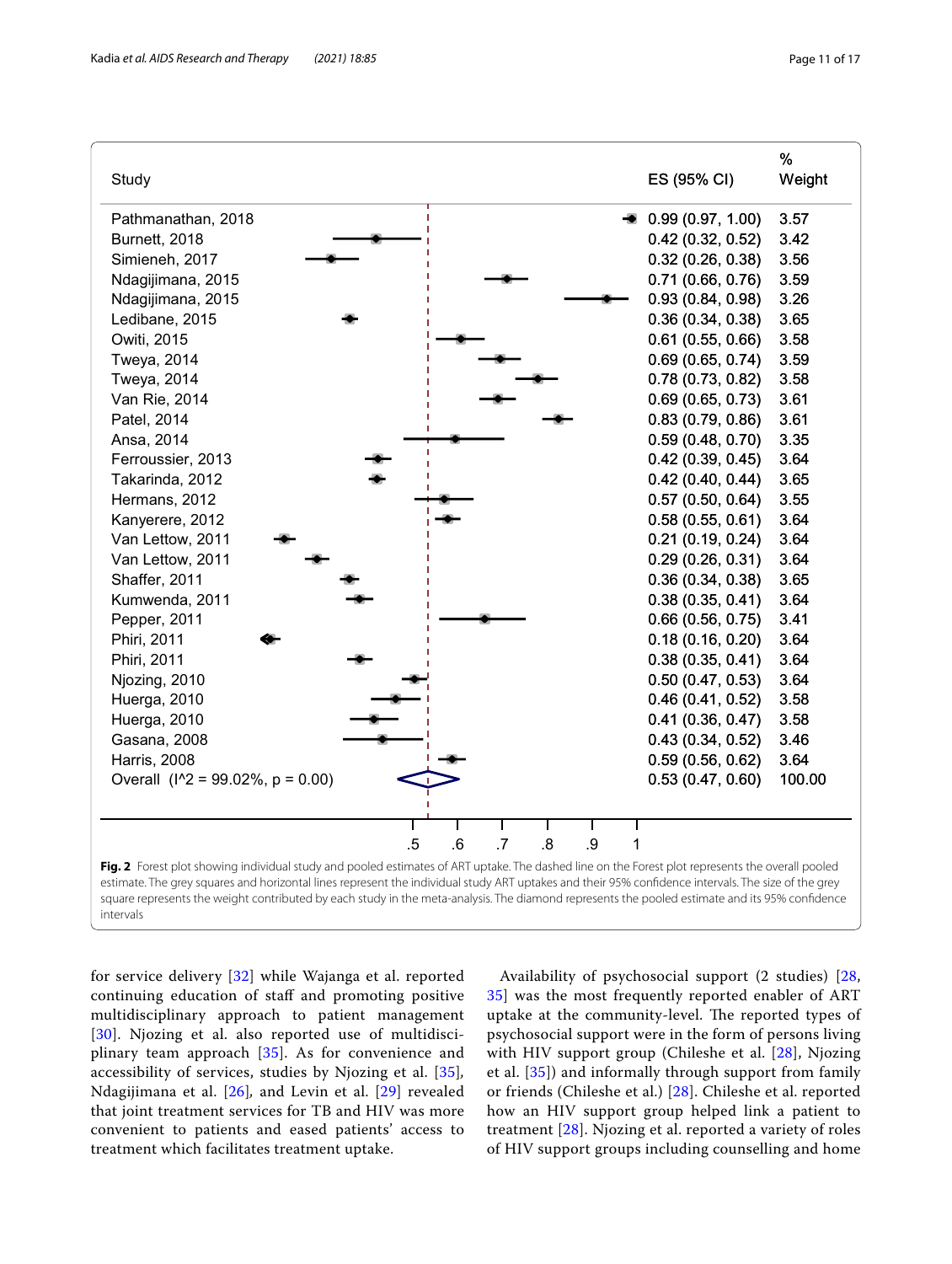

<span id="page-11-0"></span>visits to the sick [[35\]](#page-16-1). Clinical factors enabling uptake were described in one study and included being a retreatment patient and being in HIV care at the start of TB treatment (Tweya et al.) [[33](#page-16-2)]

# **Discussion**

Co-delivery of TB and HIV treatment services within the same location is expected to enhance the control of TB and HIV co-pandemics by facilitating patients' access to treatment commodities and ensuring efficiency in treatment delivery [[36](#page-16-3)]. It has even been reported that patients ofered full integration of TB and HIV treatment services are more likely to initiate ART than those not receiving integrated treatment [\[37\]](#page-16-4). Despite the known merits of integrating treatment of TB and HIV, coupled with compelling evidence that early ART uptake by coinfected patients reduces mortality [\[38\]](#page-16-5), there remain widespread controversies on the potential of this intervention to achieve high ART uptake among co-infected patients in SSA.

The summary estimate for ART uptake was suboptimal, but this fnding should be interpreted with caution mainly because of the high between-study variability. ART initiation initially depended on CD4 cell count even in TB/HIV co-infected patients but since 2015, WHO has recommended ART initiation irrespective of CD4 count [\[39](#page-16-6)]. If we had used year of ART initiation policy change to categorise the studies into groups (before and after policy change) and then do subgroup analysis by year, it would not have been sensible to conclude that any observed subgroup efects are attributable to ART initiation policy change. This is because we observed an extreme paucity of data from subjects under the new ('test and treat') ART initiation policy. Even though a good proportion of the studies were published after the WHO had issued new guidelines on ART initiation and TB/HIV collaborative activities, most studies were still based on the old policies. This may suggest that there have been serious delays in implementing the new policies which, relative to the old policies, are expected to reduce delays in ART initiation. And indeed, in 2019, data from WHO revealed that only 11% of low-and middle-income countries were implementing the 'test and treat' policy [[40](#page-16-7)]. These notwithstanding, we observed a tendency for studies published after the revised TB/HIV collaborative guidelines to favour much higher ART uptake than studies published before the revised guidelines and summary estimates from subgroup analysis based on TB/HIV collaborative activities guidelines revealed a much higher pooled ART uptake in the era of the revised guidelines. These may indicate that despite the suboptimal pooled ART uptake of 53% and apparent delays in implementing new policies, there has been an overall net improvement in ART uptake since 2012.

It is also worth noting that most of the studies in this review were retrospective and subgroup analysis showed that pooled ART uptake was highest for retrospective studies. However, these studies tended to rely on routine programmatic data, and the quality of such data in lowincome settings is often questionable. Prospective cohort studies are expected to provide more reliable data and subgroup analysis showed that pooled ART uptake for these studies was much lower than that for retrospective studies, but the same as the overall pooled ART uptake of 53%. This pooled uptake is much lower than the ART uptake in the general HIV-infected population in SSA in 2019 (76% for women and 62% for men) [[41\]](#page-16-8). A previous meta-analysis reported an ART uptake rate of 83%. However, the external validity of the review was limited by the thin data (just 9 studies were eligible for the review), and two-thirds of the studies were from South Africa [[42\]](#page-16-9). In view of these, studies employing robust methods on a largescale to assess the efectiveness of integrated treatment programmes in increasing treatment outcomes among co-infected patients in SSA are clearly needed.

The most frequently described socioeconomic and patient-level barriers to ART uptake were stigma, low socioeconomic status, and youth. Perceived and anticipated stigma associated with HIV and TB may cause patients not to disclose their HIV status or access ART and in some communities, specifc subgroups such as young males and people of low socioeconomic status are more subject to stigma  $[31]$  $[31]$ . Previous reports have highlighted the huge contribution of HIV and TBrelated stigma to poor health seeking behaviours including HIV status denial and poor uptake of ART [[43–](#page-16-10)[45](#page-16-11)]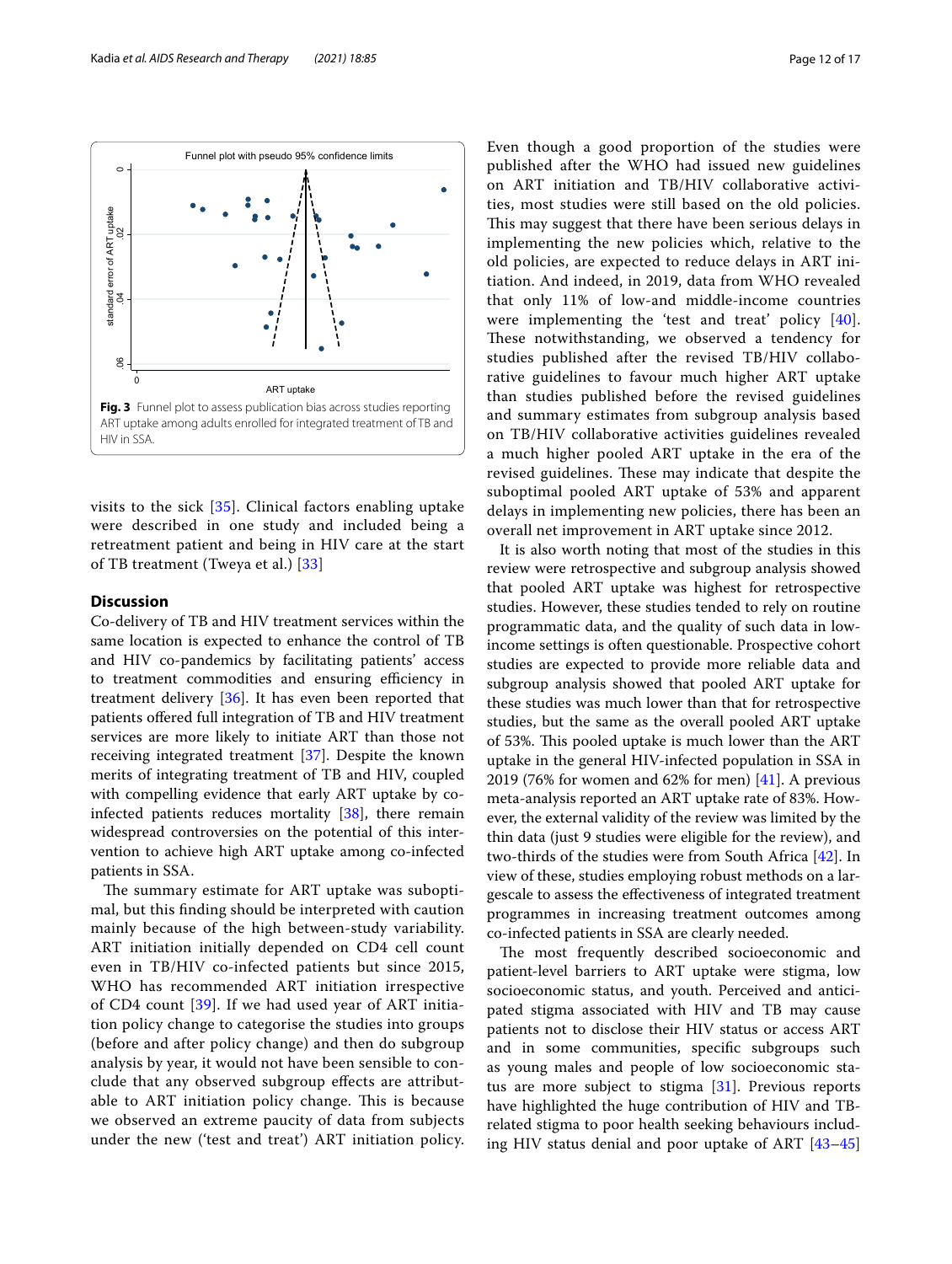<span id="page-12-0"></span>**Table 5** Barriers and enablers of uptake of antiretroviral therapy in the context of integrated therapy for TB and HIV in SSA

| <b>Barriers to ART uptake</b>                                                                                                             |                                                  |
|-------------------------------------------------------------------------------------------------------------------------------------------|--------------------------------------------------|
| Health system-related                                                                                                                     |                                                  |
| Limited staff capacity                                                                                                                    |                                                  |
| Shortage of staff                                                                                                                         | Nansera, 2010, Chileshe, 2010; Ndagijimana, 2015 |
| Staff turnover after training                                                                                                             | Ndagijimana, 2015                                |
| Insufficient knowledge and skills on integrated treatment                                                                                 | Nansera, 2010                                    |
| Limited medical supplies e.g. drug stock-outs/insufficiency                                                                               | Kumwenda, 2011; Nansera, 2010; Wajanga, 2014     |
| Lack of infrastructure for provision of integrated services                                                                               | Nansera, 2010; Ndagijimana, 2015                 |
| Long enrolment process                                                                                                                    | Chileshe, 2010; Wajanga, 2014                    |
| Poor adherence to or lack of treatment guidelines                                                                                         | Nansera, 2010; Wajanga, 2014                     |
| Prerequisite of a guardian during initiation                                                                                              | Kumwenda, 2011                                   |
| Insufficient staff motivation                                                                                                             |                                                  |
|                                                                                                                                           | Ndagijimana, 2015                                |
| Limited HIV status disclosure patterns                                                                                                    | Chileshe, 2010                                   |
| Provider failing to offer ART to patient on anti-TB                                                                                       | Kumwenda, 2011                                   |
| Delayed initiation because of high CD4                                                                                                    | Kumwenda, 2011                                   |
| Poor integration of inpatient and outpatient HIV and TB Wajanga, 2014 care which limits availability of essential services for inpatients |                                                  |
| Clinical                                                                                                                                  |                                                  |
| Fear of drug toxicity                                                                                                                     | Kumwenda, 2011                                   |
| Contraindication to $\geq 1$ antiretroviral drug(s)                                                                                       | Kumwenda, 2011                                   |
| Intolerance to anti-TB drugs                                                                                                              | Patel, 2014                                      |
| Socioeconomic and individual level                                                                                                        |                                                  |
| Stigma                                                                                                                                    | Wajanga, 2014; Chileshe, 2010; Levin, 2006       |
| Low socioeconomic status leading to financial constraints such as lack of money for transport to<br>treatment facility                    | Kumwenda, 2011; Chileshe, 2010                   |
| Younger age group                                                                                                                         | Kumwenda, 2011; Pepper, 2011                     |
| Male gender                                                                                                                               | Pepper, 2011                                     |
| Denial of HIV status                                                                                                                      | Chileshe, 2010,                                  |
| Failure to disclose status to provider                                                                                                    | Patel, 2014                                      |
| Poor social support network                                                                                                               | Pepper, 2011                                     |
| Negative coping such as use of alternative therapies e.g. witchcraft and faith healing                                                    | Chileshe, 2010                                   |
| Fear of HIV testing                                                                                                                       | Chileshe, 2010                                   |
| Pill burden                                                                                                                               | Kumwenda, 2011                                   |
| Sero-discordant HIV-negative partner                                                                                                      | Chileshe, 2010                                   |
| <b>Enablers of ART uptake</b>                                                                                                             |                                                  |
| Health system-related                                                                                                                     |                                                  |
| Strong staff capacity                                                                                                                     |                                                  |
| Enough staff for service delivery                                                                                                         | Nansera, 2010                                    |
| Continuing education of staff                                                                                                             | Wajanga, 2014,                                   |
| Equipping staff with adequate knowledge, skills, and mentorship                                                                           | Nansera, 2010,                                   |
| Promotion of positive multidisciplinary team approach in treatment                                                                        | Wajanga, 2014, Njozing, 2011                     |
| Re-enforcement of procurement, supply, and dispensation                                                                                   |                                                  |
| Sufficient medical supplies                                                                                                               | Nansera, 2010; Wajanga, 2014                     |
| Ease policy to allow concurrent counseling and drug administration                                                                        | Wajanga, 2014                                    |
| Providers strongly recommend and effectively prescribe drugs                                                                              | Kumwenda, 2011                                   |
| Partnership with treatment partners and peer counsellors                                                                                  |                                                  |
|                                                                                                                                           | Wajanga, 2014                                    |
| Designate teams for drug administration on weekends/urgent circumstances                                                                  | Wajanga, 2014                                    |
| ART for TB/HIV co-infection delivered within ART/PMTCT service                                                                            | Tweya, 2014                                      |
| Schedule ART at 2 months less likely to experience delay                                                                                  | Patel, 2014                                      |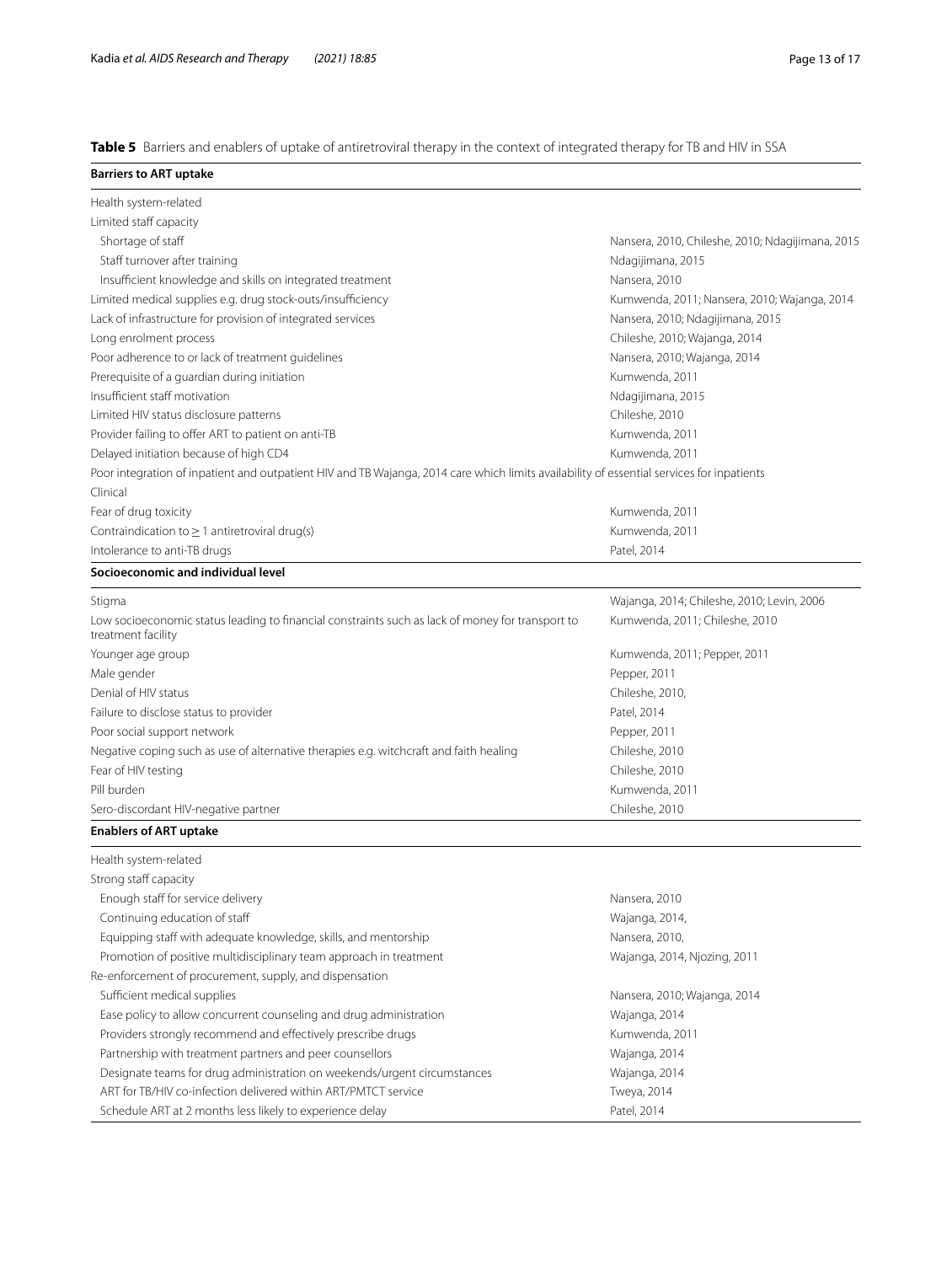#### **Table 5** (continued)

| Ndagijimana, 2015;<br>Njozing, 2011;<br>Levin, 2006 |
|-----------------------------------------------------|
| Ndagijimana, 2015                                   |
| Njozing, 2011                                       |
|                                                     |
| Chileshe, 2010:<br>Njozing, 2011                    |
| Chileshe, 2010                                      |
|                                                     |
| Tweya, 2014                                         |
| Tweya, 2014                                         |
|                                                     |

as well as negative coping strategies such as alternative medicine [[31,](#page-15-17) [45\]](#page-16-11) as captured in this review. A previous systematic review also reported these factors as important barriers to the uptake of ART in the prevention of maternal-to-child transmission of HIV in sub-Saharan Africa [\[46](#page-16-12)]. Psychosocial support of various types have been previously highlighted as primordial to reduce stigma, improve health seeking behaviours and disclosure patterns, and empower patients socioeconomically [[45\]](#page-16-11) so as to increase uptake of ART. A previous systematic review in the general HIV population proposed increased in confdentiality in low-and middle-income settings where stigma persists [[47\]](#page-16-13). Promoting strategies to engage HIV-infected persons and their families in the treatment and care of HIV, for example, through community-based activities like psychosocial support groups and community-ART delivery groups (CARGs) run by HIV-infected persons [[48\]](#page-16-14) can be efective in reducing stigma, and improving uptake of and adherence to treatment. Household counselling is also an important strategy to engage both patients and their families in reducing stigma. It is worth noting that decentralized treatment delivery strategies such as CARG are efective in reducing stigma, transport cost, hospital waiting time and congestion and increasing accessibility/nearness to treatment, which are important factors that determine access to HIV treatment in low-income settings [[49](#page-16-15)[–52](#page-16-16)]. A study by Chileshe et al. included in this review demonstrates how the persons living with HIV support group successfully linked a patient to treatment [\[28](#page-15-21)]. A study by Njozing et al. also included in this review reveals the huge role of these groups in counselling, home visits and strengthening staff capacity  $[35]$  $[35]$ . The importance of these community-driven approaches in improving uptake of ART in the contexts of treatment of HIV in the general population [[53\]](#page-16-17) and the prevention of mother-to-child

transmission of HIV [[46\]](#page-16-12) have also been reported by previous systematic reviews of studies in sub-Saharan Africa [[46\]](#page-16-12). Economic barriers remain a major challenge to initiate treatment and strategies to alleviate the economic burden of treatment have been also highlighted in a systematic review in low-and middle-income settings [[47\]](#page-16-13).

Shortages in HIV commodities as well as limited staf capacity and infrastructure tend to emerge as important system-level therapeutic challenges of TB/HIV treatment in low-income settings [[54](#page-16-18), [55](#page-16-19)] and can seriously delay uptake of ART and lead to attrition from ART  $[54]$  $[54]$ . This concurs with fndings from a previous systematic review which revealed that health system issues such as staffing impair uptake of ART in the prevention of mother-tochild transmission of HIV in sub-Saharan Africa [[46](#page-16-12)]. In a recent large qualitative study in Ghana, infrastructural challenges and lack of staff capacity (notably, understaffing) were highlighted as important challenges in providing treatment commodities in integrated treatment of TB and HIV  $[56]$  $[56]$ . These suggest that providing training to adequate number of designated staf, ensuring they have the necessary accompanying treatment resources (through a robust procurement and supply chain) including therapeutic guidelines, developing short and concise enrolment procedures and adequate treatment infrastructure could strengthen the health system, improve service quality, improve outcomes (including those related to drug-related challenges) and consequently contribute in promoting uptake of ART. Designated staf should receive sufficient mentorship and motivation through which they could be encouraged to devote extra time during weekends and emergency circumstances, collaborate in a multidisciplinary team and ofer quality services for optimal treatment outcomes. The provision of mentorship to staff engaged in integrated TB/HIV treatment has been previously encouraged as a strategy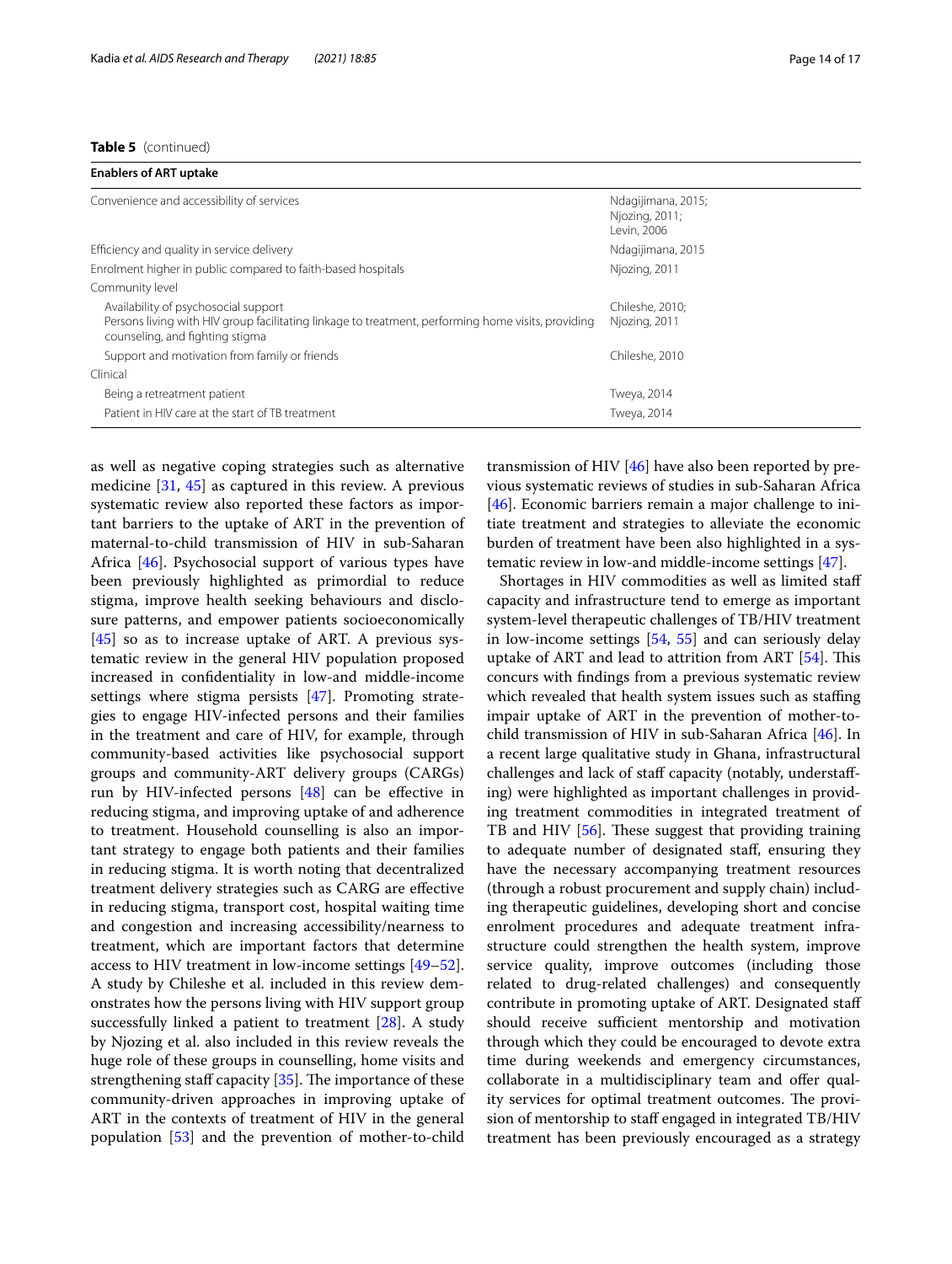to improve uptake of ART in co-infected patients in low-income settings and could therefore be included in TB/HIV integrated treatment protocols in order to strengthen staff capacity and enhance initiation of ART [[57\]](#page-16-21). In a previous systematic review, Ahmed and colleagues also emphasized on fear of side effects as a barrier to ART uptake in low-and middle-income settings and highlighted the pivotal role of continually providing information on the health benefts of ART and low side efects of current regimens [[47](#page-16-13)].

Major disruptions in TB/HIV services caused by the COVID-19 pandemic have further demonstrated merits in providing integrated and decentralized treatment services to persons infected with TB and HIV [\[58\]](#page-16-22). While some innovations to maintain service delivery have been reported [[58](#page-16-22)], it is worth noting that inadequate knowledge of pre-existing barriers to treatment compliance within integrated TB/HIV programmes prior to the pandemic may have hugely impaired the formulation of adequate strategies of adaptation to limit low ART uptake and attrition from treatment during the pandemic. This is especially true of African settings where TB and HIV services already faced serious challenges before the pandemic occurred.

This study is not void of limitations. We excluded grey literature and studies published in languages other than English and this possibly reduced the variety of barriers and enablers that were captured. Furthermore, the high variability between studies with estimates of uptake negatively afect the validity of the summary estimates of ART uptake, so these results should be interpreted with caution. Additionally, the data supporting each theme on barriers to and enablers of ART uptake were generally thin. Also, whilst this review provides evidence to improve the quality of integrated TB/HIV treatment services, it is limited to ART uptake in patients concurrently or later diagnosed with HIV and does not report TB-related outcomes.

Nonetheless, this study contributes to addressing the crucial lack of data regarding opportunities for improving ART uptake in the domain of integrated treatment for HIV and TB in SSA, the region with the highest burden of HIV/ TB co-infection worldwide. Moreover, previous reports in the region generally provide quantitative data on coverage and functionality of integrated treatment, with little attention towards qualitative data which include major drivers of suboptimal treatment outcomes. This study employed a systematic and robust approach to fll the knowledge gap in facilitators of uptake of ART in integrated HIV/TB treatment services. Consequently, the evidence generated is expected to be of sufficiently high quality to adequately inform the formulation and implementation of integrated HIV/TB treatment policies in SSA. Based on our fndings, ART uptake in programmes integrating TB/HIV treatment services in SSA is suboptimal and this suggests the important need to review strategies to improve ART uptake within these programmes. By exploring and synthesizing evidence on a broad range of factors that determine uptake of ART in integrated HIV/TB treatment, this review has highlighted key intervention points to improve ART uptake and improve treatment outcome in programmes integrating treatment of HIV and TB in SSA.

## **Conclusion**

The pooled ART uptake in this study was suboptimal even when compared to ART uptake in general HIV population. This suggests that programmes integrating treatment of TB and HIV in SSA do not, in general, achieve high uptake of ART among co-infected patients. Nonetheless, recent studies tended to show much higher uptake than older studies and this may indicate an overall improvement in ART uptake in recent times. The potential to increase ART uptake among co-infected patients in SSA through these programmes will remain elusive unless a plethora of barriers are addressed using effective interventions. The variety of barriers and enablers observed indicates the broad range of perspectives that ought to be considered to improve ART uptake in integrated TB/HIV treatment services in SSA. Nonetheless, the recurrence of some specifc system-level (staf capacity and medical supplies), and patient-level (stigma, income, and psychosocial support) determinants reveals key intervention points to improve ART uptake through integrated treatment programmes in SSA.

#### **Supplementary Information**

The online version contains supplementary material available at [https://doi.](https://doi.org/10.1186/s12981-021-00395-3) [org/10.1186/s12981-021-00395-3](https://doi.org/10.1186/s12981-021-00395-3).

<span id="page-14-4"></span><span id="page-14-3"></span><span id="page-14-2"></span><span id="page-14-1"></span><span id="page-14-0"></span>

| <b>Additional file 1.</b> Search strategy for the systematic review (designed for<br>Medline and re-adapted when searching each database). |  |
|--------------------------------------------------------------------------------------------------------------------------------------------|--|
| <b>Additional file 2. PRISMA Checklist</b>                                                                                                 |  |
| <b>Additional file 3.</b> Subgroup analysis by setting (rural versus urban versus<br>rural and urban).                                     |  |
| Additional file 4. Subgroup analysis by region of Africa.                                                                                  |  |
| <b>Additional file 5.</b> Subgroup analysis by WHO TB/HIV management<br>quideline.                                                         |  |
| <b>Additional file 6.</b> Subgroup analysis by study design.                                                                               |  |
| <b>Additional file 7.</b> Subgroup analysis by sample size.                                                                                |  |
| Acknowledaements                                                                                                                           |  |

#### <span id="page-14-6"></span><span id="page-14-5"></span>Not applicable

#### **Authors' contributions**

BMK: conception of the study; literature review; data analysis and synthesis; preparation of the manuscript. CAD: participated in the selection and quality assessment of eligible studies; assisted in data analysis and synthesis; edited the initial manuscript. NFT: reviewed the content of the initial and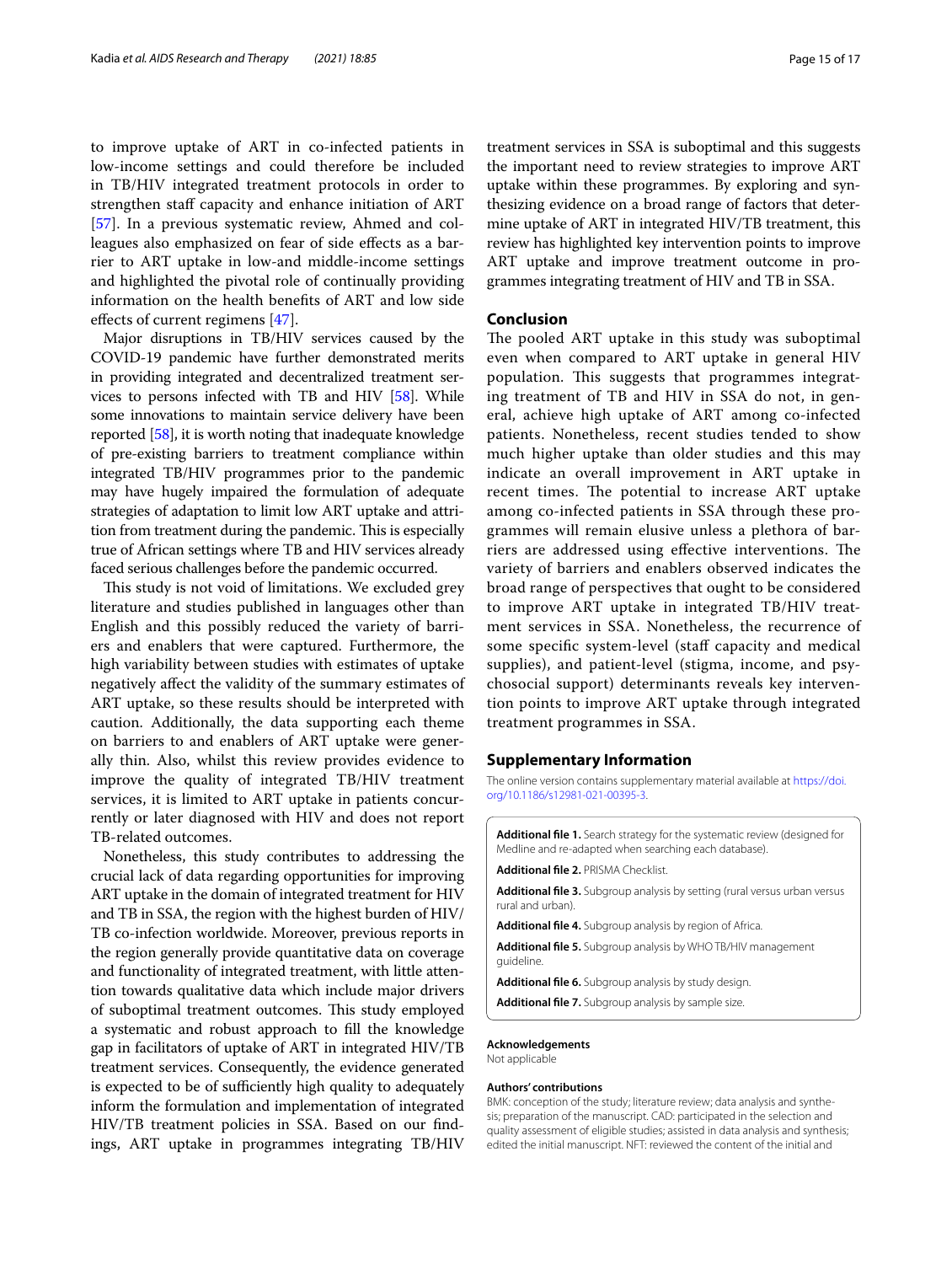fnal versions of the manuscript for technical and intellectual consistency. AS: reviewed the initial manuscript for technical and intellectual consistency; critically-appraised the fnal versions of the manuscript. All the authors have read and approved the fnal version of the manuscript.

#### **Funding**

No funding was received for the conduct of this study.

#### **Availability of data and materials**

Not applicable.

# **Declarations**

**Ethics approval and consent to participate** Not applicable.

#### **Consent for publication**

Not applicable.

#### **Patient and public involvement**

There was no patient or public involvement in the conduct of this study.

#### **Competing interests**

The authors declare that they have no competing interests.

#### **Author details**

<sup>1</sup> Department of Clinical Sciences, Liverpool School of Tropical Medicine, Liverpool, UK.<sup>2</sup> Department of Medicine, Reading Hospital, Tower Health System, West Reading, PA, USA.<sup>3</sup> Health and Human Development (2HD) Research Network, Douala, Cameroon. <sup>4</sup> Department of Clinical Research, London School of Hygiene and Tropical Medicine, London, UK. <sup>5</sup> Africa Centres for Disease Control and Prevention (CDC) Innovation Hub, Africa CDC, Addis Ababa, Ethiopia. <sup>6</sup>Nuffield Department of Population Health, University of Oxford, Oxford, UK.

#### Received: 9 February 2021 Accepted: 23 September 2021 Published online: 16 November 2021

#### **References**

- <span id="page-15-0"></span>1. da Silva Escada RO, Velasque L, Ribeiro SR, Cardoso SW, Marins LMS, Grinsztejn E, et al. Mortality in patients with HIV-1 and tuberculosis coinfection in Rio de Janeiro, Brazil—associated factors and causes of death. BMC Infect Dis. 2017;17:373.
- 2. Mukadi YD, Maher D, Harries A. Tuberculosis case fatality rates in high HIV prevalence populations in sub-Saharan Africa. AIDS. 2001;15:143–52.
- <span id="page-15-1"></span>3. García-Basteiro AL, López-Varela E, Respeito D, González R, Naniche D, Manhiça I, et al. High tuberculosis burden among people living with HIV in southern Mozambique. Eur Respir J. 2015;45:547–9.
- <span id="page-15-2"></span>4. World Health Organization. Global tuberculosis report. Geneva, Switzerland: WHO; 2018.
- <span id="page-15-3"></span>5. World Health Organization. Global tuberculosis report. Geneva, Switzerland: WHO; 2015.
- <span id="page-15-4"></span>6. Kaplan R, Caldwell J, Bekker LG, Jennings K, Lombard C, Enarson DA, et al. Integration of TB and ART services fails to improve TB treatment outcomes: comparison of ART/TB primary healthcare services in Cape Town, South Africa. S Afr Med J. 2014;104:204–9.
- 7. Cicci L, Tumusherure E, Sera D. Integration of TB and HIV interventions in Northern Uganda. Trop Med Int Heal 2009;14:51
- 8. Manjomo RC, Mwagomba B, Ade S, Ali E, Khomani P, Bondwe P, et al. Collaborative activities and treatmentoutcomes in patients with HIVassociated tuberculosis in Viet Nam. Public health action. 2016;I:60–5
- 9. Reid SE, Harris J, Besa S, Morse J, Smith HJ, Herce ME, et al. Integrating HIV care and treatment into tuberculosis clinics in Lusaka, Zambia: results from a before-after quasi-experimental study. BMC Infect Dis. 2018;18:1–12.
- 10. Friedland G, Churchyard GJ, Nardell E. Tuberculosis and HIV coinfection: current state of knowledge and research priorities. J Infect Dis. 2007;196:S1–3.
- <span id="page-15-5"></span>11. Tsiouris SJ, Gandhi NR, El-Sadr WM, Gerald F. Tuberculosis and HIVneeded: a new paradigm for the control and management of linked epidemics. J Int AIDS Soc. 2007;9:62.
- <span id="page-15-6"></span>12. World Health Organization. Interim Policy on collaborative TB/HIV activities. Geneva, Switzerland: WHO; 2004.
- <span id="page-15-7"></span>13. Uyei J, Coetzee D, Macinko J, Guttmacher S. Integrated delivery of HIV and tuberculosis services in sub-Saharan Africa: a systematic review. Lancet Infect Dis. 2011;11:855–67.
- <span id="page-15-8"></span>14. World Health Organization. Policy on collaborative TB/HIV activities; Guidelines for national programmes and other stakeholders. Geneva, Switzerland: WHO; 2012.
- <span id="page-15-9"></span>15. Naidoo K, Baxter C, Abdool Karim SS. When to start antiretroviral therapy during tuberculosis treatment? Curr Opin Infect Dis. 2013;26(1):35.
- 16. Marcy O, Laureillard D, Madec Y, Chan S, Mayaud C, Borand L, et al. Causes and determinants of mortality in HIV-infected adults with tuberculosis: an analysis from the CAMELIA ANRS 1295-CIPRA KH001 randomized trial. Clin Infect Dis. 2014;59(3):435–45.
- <span id="page-15-10"></span>17. Naidoo A, Naidoo K, Yende-Zuma N, Gengiah TN, Padayatchi N, Gray AL, et al. Changes to antiretroviral drug regimens during integrated TB-HIV treatment: Results of the SAPiT trial. Antivir Ther. 2014;19(2):161–9.
- <span id="page-15-11"></span>18. Crump JA, Wu X, Kendall MA, Ive PD, Kumwenda JJ, Grinsztejn B, et al. Predictors and outcomes of bacteremia among patients with HIV and tuberculosis co-infection enrolled in the ACTG A5221 stride study. BMC Infect Dis. 2015;15:12.
- 19. Luetkemeyer AF, Kendall MA, Nyirenda M, Wu X, Ive P, Benson CA, et al. Tuberculosis immune reconstitution infammatory syndrome in A5221 STRIDE: timing, severity, and implications for HIV-TB programs. J Acquir Immune Defc Syndr. 2014;65(4):423.
- <span id="page-15-12"></span>20. Luetkemeyer AF, Kendall MA, Nyirenda M, Wu X, Ive P, Benson CA, et al. Tuberculosis immune reconstitution infammatory syndrome in A5221 STRIDE. JAIDS J Acquir Immune Defc Syndr. 2013;65(4):423–8.
- <span id="page-15-13"></span>21. Kumwenda M, Tom S, Chan AK, Mwinjiwa E, Sodhi S, Joshua M, et al. Reasons for accepting or refusing HIV services among tuberculosis patients at a TB-HIV integration clinic in Malawi. Int J Tuberc Lung Dis. 2011;15:1663–9.
- <span id="page-15-14"></span>22. Patel MR, Nana M, Yotebieng M, Tabala M, Behets F, Van Rie A. Delayed antiretroviral therapy despite integrated treatment for tuberculosis and HIV infection. Int J Tuberc Lung Dis. 2014;18:694–9.
- <span id="page-15-15"></span>23. CASP Tools & Checklists [Internet]. Critical Appraisal Skills Programme (CASP). [cited 2020 Nov 2]. Availablefrom: [http://www.casp-uk.net/casp](http://www.casp-uk.net/casp-tools-checklists)[tools-checklists](http://www.casp-uk.net/casp-tools-checklists)
- <span id="page-15-16"></span>24. National Heart Lung and Blood Institute. Quality assessment tool for observational cohort and cross-sectional studies. Bethesda, MD: National Institutes of Health. Department of Health and Human Services; 2014.
- <span id="page-15-18"></span>25. Huerga H, Spillane H, Guerrero W, Odongo A, Varaine F. Impact of introducing human immunodef ciency virus testing, treatment and care in a tuberculosis clinic in rural Kenya. Int J Tuberc Lung Dis. 2010;14:611–5.
- <span id="page-15-19"></span>26. Ndagijimana A, Rugigana E, Uwizeye CB, Ntaganira J. One-stop TB-HIV services evaluation in Rwanda: comparison of the 2001–2005 and 2006–2010 cohorts. Public Heal Action. 2015;5:209–13.
- <span id="page-15-20"></span>27. Phiri S, Khan PY, Grant AD, Gareta D, Tweya H, Kalulu M, et al. Integrated tuberculosis and HIV care in a resource-limited setting: experience from the Martin Preuss Centre, Malawi. Trop Med Int Heal. 2011;16:1397–403. [https://doi.org/10.1111/j.1365-3156.2011.02848.x/full.](https://doi.org/10.1111/j.1365-3156.2011.02848.x/full)
- <span id="page-15-21"></span>28. Chileshe M, Bond VA. Barriers and outcomes: TB patients co-infected with HIV accessing antiretroviral therapy in rural Zambia. Seeley J, Russell S, Whiteside A, editors. AIDS Care; 2010;22:51–9.
- <span id="page-15-23"></span>29. Levin L, Irving K, Dikgang M, Punwasi J, Isaacs M, Myer L. TB patients' perspectives on integrated TB/HIV services in South Africa. Trop Doct 2006;36:173–5. [http://ovidsp.ovid.com/ovidweb.cgi?T](http://ovidsp.ovid.com/ovidweb.cgi?T=JS&PAGE=reference&D=med5&NEWS=N&AN=16884629)=JS&PAGE=refer ence&D=med5&NEWS=N&AN=16884629
- <span id="page-15-22"></span>30. [Wajanga BMK, Peck RN, Kalluvya S, Fitzgeral](http://ovidsp.ovid.com/ovidweb.cgi?T=JS&PAGE=reference&D=med5&NEWS=N&AN=16884629)d DW, Smart LR, Downs JA. Healthcare worker perceived barriers to early initiation of antiretroviral and tuberculosis therapy among Tanzanian inpatients. PLoS One 2014;9:e87584. [http://www.plosone.org/article/info%3Adoi%2F10.1371%](http://www.plosone.org/article/info%3Adoi%2F10.1371%2Fjournal.pone.0087584) [2Fjournal.pone.0087584](http://www.plosone.org/article/info%3Adoi%2F10.1371%2Fjournal.pone.0087584)
- <span id="page-15-17"></span>31. Pepper DJ, Marais S, Wilkinson RJ, Bhaijee F, De Azevedo V, Meintjes G. Barriers to initiation of antiretrovirals during antituberculosis therapy in Africa. PLoS ONE. 2011;6:e19484.
- <span id="page-15-24"></span>32. Nansera D, Bajunirwe F, Kabakyenga J, Asiimwe PKJ, Mayanja-Kizza H. Opportunities and barriers for implementation of integrated TB and HIV